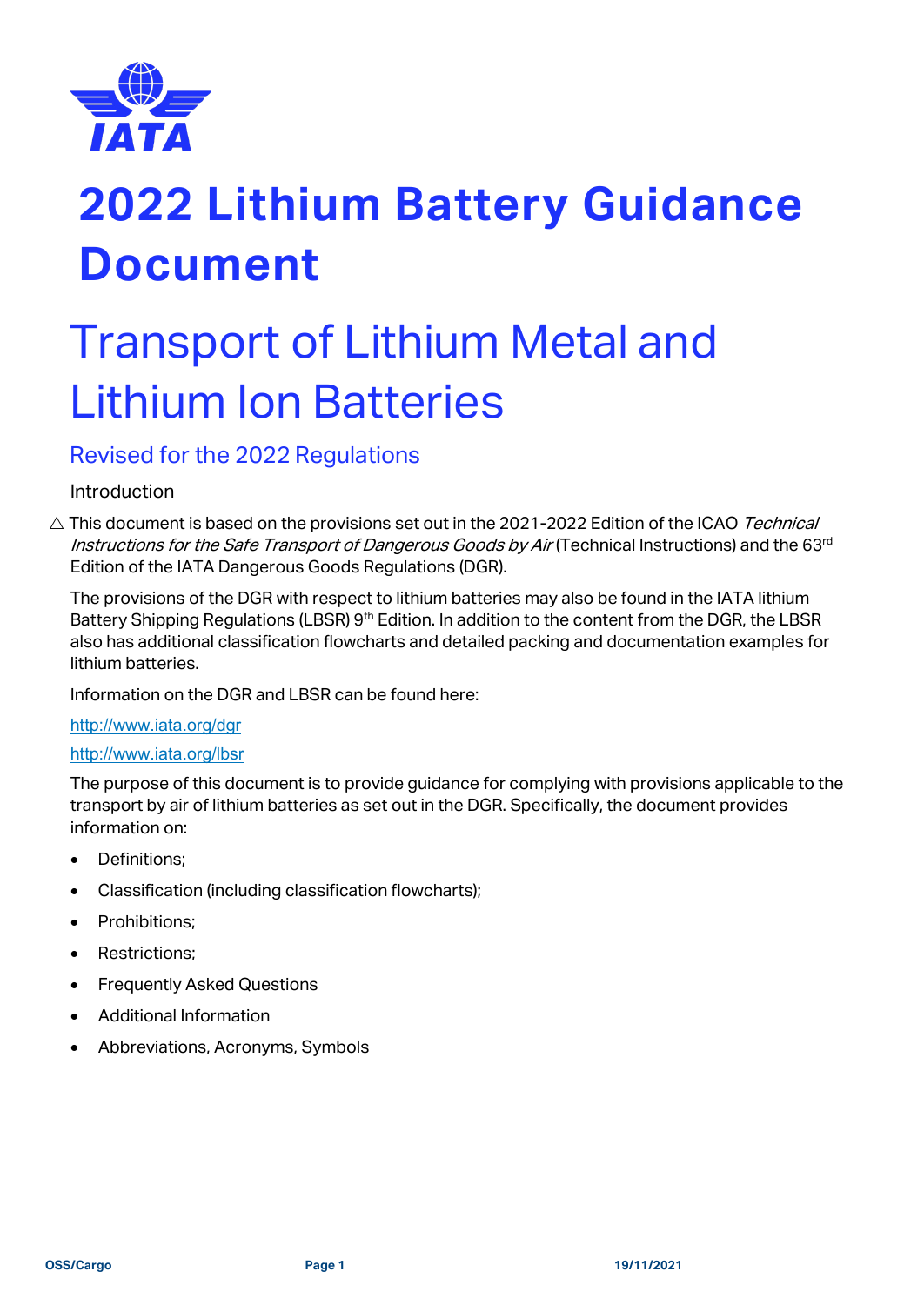#### **Definitions**

Lithium Battery – The term "lithium battery" refers to a family of batteries with different chemistries, comprising many types of cathodes and electrolytes. For the purposes of the DGR they are separated into:

**Lithium metal batteries.** Are generally primary (non-rechargeable) batteries that have lithium metal or lithium compounds as an anode. Also included within lithium metal are lithium alloy batteries. Lithium metal batteries are generally used to power devices such as watches, calculators, cameras, temperature data loggers, car key fobs and defibrillators.

#### $\triangle$  Note:

Lithium metal batteries packed by themselves (not contained in or packed with equipment) (Packing Instruction 968) are forbidden for transport as cargo on passenger aircraft). In accordance with Special Provision A201, lithium metal cells or batteries that meet the specified quantity limits may be shipped on a passenger aircraft under an approval issued by the authority of the State of Origin, State of Destination and State of the Operator. Or in the case of urgent medical need, one consignment of lithium batteries may be transported as Class 9 (UN 3090) on passenger aircraft with the prior approval of the authority of the State of Origin and with the approval of the operator, see Special Provision A201. All other lithium metal cells and batteries can only be shipped on a passenger aircraft under exemption issued by all States concerned.



**Lithium-ion batteries** (sometimes abbreviated Li-ion batteries) are a secondary (rechargeable) battery where the lithium is only present in an ionic form in the electrolyte. Also included within the category of lithium-ion batteries are lithium polymer batteries. Lithium-ion batteries are generally used to power devices such as mobile telephones, laptop computers, tablets, power tools and ebikes.



#### Note:

Lithium ion batteries packed by themselves (Packing Instruction 965) (not contained in or packed with equipment):

(a) must be shipped at a state of charge (SoC) not exceeding 30% of their rated capacity. Cells and/or batteries at a SoC of greater than 30% may only be shipped with the approval of the State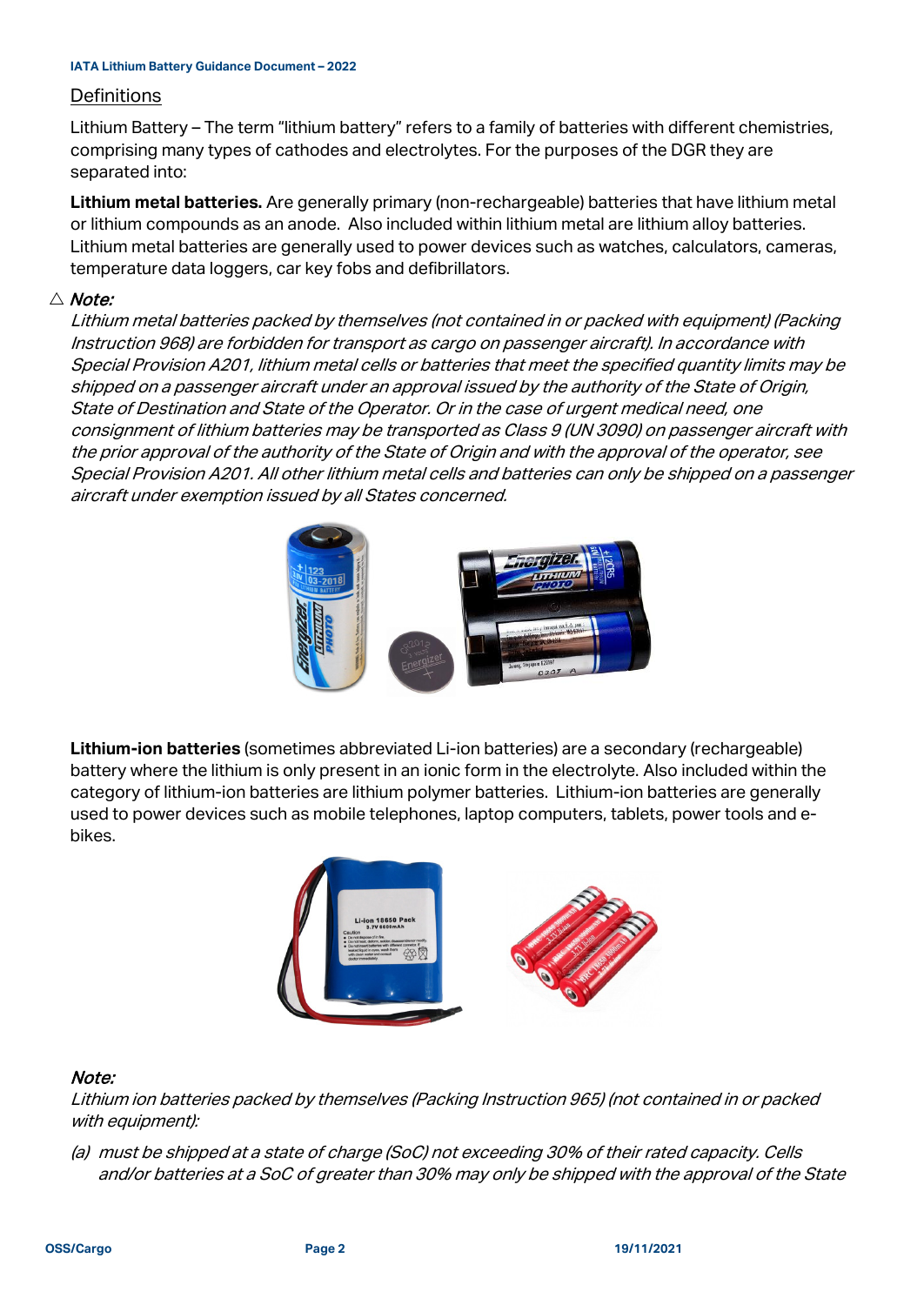of Origin and the State of the Operator under the written conditions established by those authorities, see Special Provision A331; and

 $\triangle$  (b) in accordance with Special Provision A201, lithium ion cells or batteries that meet the specified quantity limits may be shipped as cargo on a passenger aircraft under an approval issued by the authority of the State of Origin, State of Destination and State of the Operator. Or in the case of urgent medical need, one consignment of lithium batteries may be transported as Class 9 (UN 3480) on passenger aircraft with the prior approval of the authority of the State of Origin and with the approval of the operator, see Special Provision A201. All other lithium ion cells and batteries can only be shipped as cargo on a passenger aircraft under exemption issued by all States concerned.

**Aggregate lithium content** means the sum of the grams of lithium content contained by the cells comprising a battery.

The technical definition of a battery and cell, as indicated in the UN Manual of Tests and Criteria, is as follows:

**Battery** means two or more cells or batteries which are electrically connected together and fitted with devices necessary for use, for example, case, terminals, marking and protective devices. Units which have two or more cells that are commonly referred to as "battery packs", "modules" or "battery assemblies" having the primary function of providing a source of power to another piece of equipment are for the purposes of the UN Model Requlations and this quidance document treated as batteries. See definitions for "cell" and "single cell battery". (See also "Power Banks")

**Button cell** or battery means a round small cell or battery when the overall height is less than the diameter.

**Cell** means a single encased electrochemical unit (one positive and one negative electrode) which exhibits a voltage differential across its two terminals. Under the UN Model Regulations, UN *Manual of* Tests and Criteria and this guidance, to the extent the encased electrochemical unit meets the definition of "cell" herein, it is a "cell", not a "battery", regardless of whether the unit is termed a "battery" or a "single cell battery" outside of the UN Model Regulations, the UN Manual of Tests and Criteria and this quidance.

**Consignment**, one or more packages of dangerous goods accepted by an operator (airline) from one shipper at one time and at one address, receipted for in one lot and moving to one consignee at one destination address.

#### **Net quantity,** either:

- (a) the weight or volume of the dangerous goods contained in a package excluding the weight or volume of any packaging material; or
- (b) the weight of an unpackaged article of dangerous goods (e.g. UN 3166).

For the purposes of this definition "dangerous goods" means the substance or article as described by the proper shipping name shown in Table 4.2, e.g. for "Fire extinguishers", the net quantity is the weight of the fire extinguisher. For articles packed with equipment or contained in equipment, the net quantity is the net weight of the article, e.g. for "Lithium ion batteries contained in equipment", the net quantity is the net weight of the lithium ion batteries in the package.

**Overpack** means an enclosure used by a single shipper to contain one or more packages and to form one handling unit for convenience of handling and stowage. Dangerous goods packages contained in the overpack must be properly packed, marked, labelled and in proper condition as required by the IATA Dangerous Goods Regulations.

The overpack must not contain packages enclosing different substances which might react dangerously with each other or packages of dangerous goods which require segregation according to Table 9.3.A. In addition, packages containing UN 3090, lithium metal batteries prepared in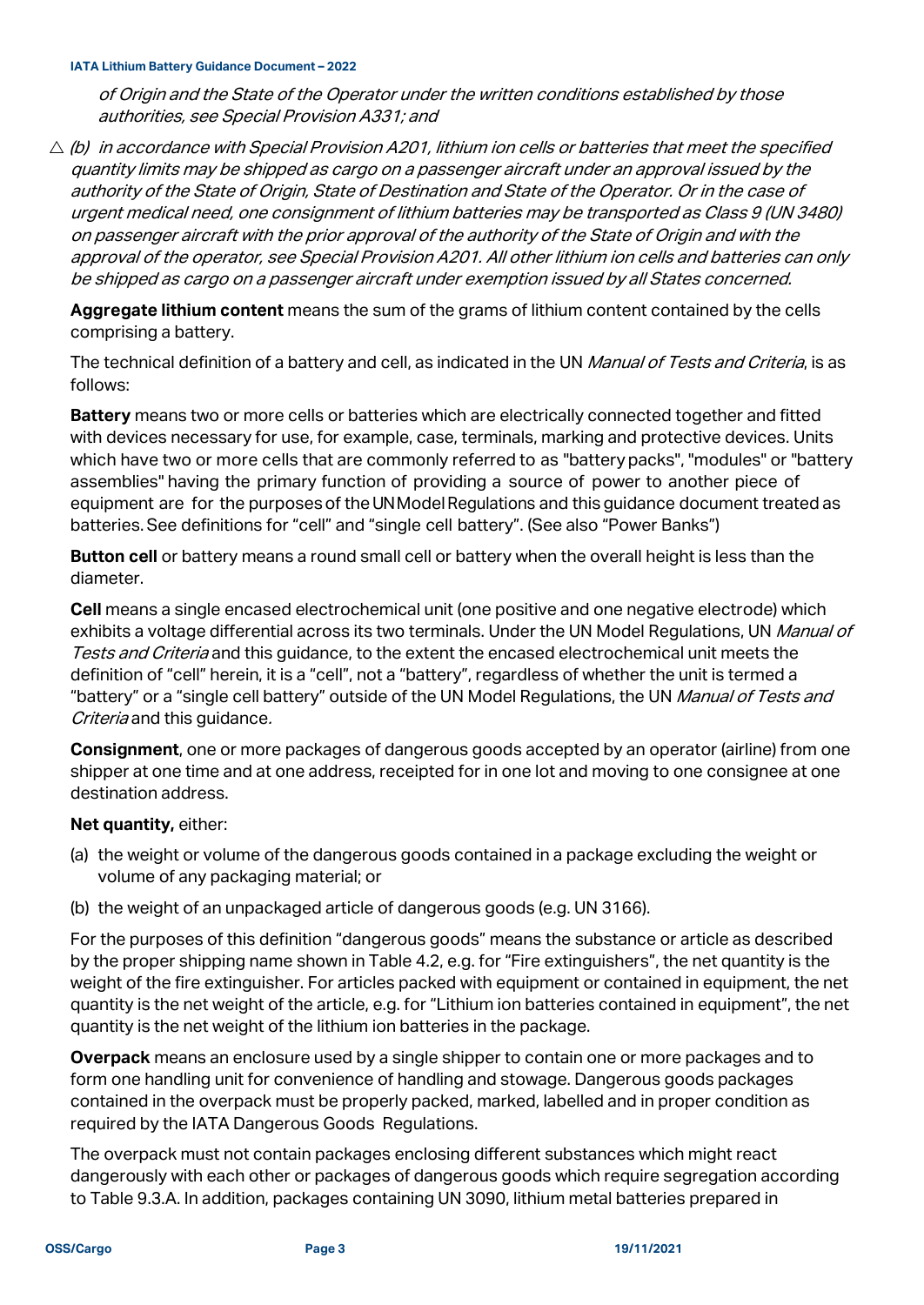accordance with Section IA or Section IB of PI968 or UN 3480, lithium ion batteries prepared in accordance with Section IA or Section IB of PI 965 are not permitted in an overpack with packages containing dangerous goods classified in Class 1 other than Division 1.4S, Division 2.1, Class 3, Division 4.1 or Division 5.1.

**Power bank** (power pack, mobile battery, etc.), these are portable devices designed to be able to charge consumer devices such as mobile phones and tablets. For the purposes of this guidance document and the IATA Dangerous Goods Regulations, power banks are to be classified as batteries and must be assigned to UN 3480, lithium ion batteries, or UN 3090, lithium metal batteries, as applicable. For carriage by passengers, power banks are considered spare batteries and must be individually protected from short-circuit and carried in carry-on baggage only.

**Rated capacity** means the capacity, in ampere-hours or milliampere-hours, of a cell or battery as measured by subjectingit to a load, temperature and voltage cut-off point specifiedby the manufacturer.

#### Note:

The following IEC standards provide guidance and methodology for determining the rated capacity:

- (1) IEC 61960 (First Edition 2003-12): Secondary cells and batteries containing alkalineor other non-acid electrolytes -Secondary lithium cells and batteries for portable applications;
- (2) IEC 62133 (First Edition 2002-10): Secondary cells and batteries containing alkaline or other non-acid electrolytes - Safety requirements for portable sealed secondary cells, and for batteries made from them, for use in portable applications;
- (3) IEC 62660-1 (First Edition 2011-01): Secondary lithium-ion cells for the propulsion of electricroad vehicles-Part 1: Performance testing.

**State of Origin**, the country (State) in the territory of which the consignment is to first be loaded on an aircraft.

**State of the Operator**, the country (State) in which the operator's principal place of business is located or, if there is no such place of business, the operator's permanent residence.

**Watt-hour rating**, expressed in Watt-hours (Wh), the Watt-hour rating of a lithium cell or battery is calculated by multiplying the rated capacity in ampere-hours by the nominal voltage.

#### Classification (DGR 3.9.2.6)

Lithium batteries are classified in Class 9 – Miscellaneous dangerous goods as:

- UN 3090, **Lithium metal batteries**; or
- UN 3480, **Lithium ion batteries**

or, if inside a piece of equipment or packed separately with a piece of equipment to power that equipment as:

- UN 3091, **Lithium metal batteries contained in equipment**; or
- UN 3091, **Lithium metal batteries packed with equipment**; and
- UN 3481, **Lithium ion batteries contained in equipment**; or
- UN 3481, **Lithium ion batteries packed with equipment**.

Lithium battery test summary –manufacturers and subsequent distributors of cells or batteries and equipment powered by cells and batteries manufactured after 30 June 2003 must make available the test summary as specified in the UN *Manual of Tests and Criteria*, Revision 7.1, Part III, sub-section 38.3, paragraph 38.3.5.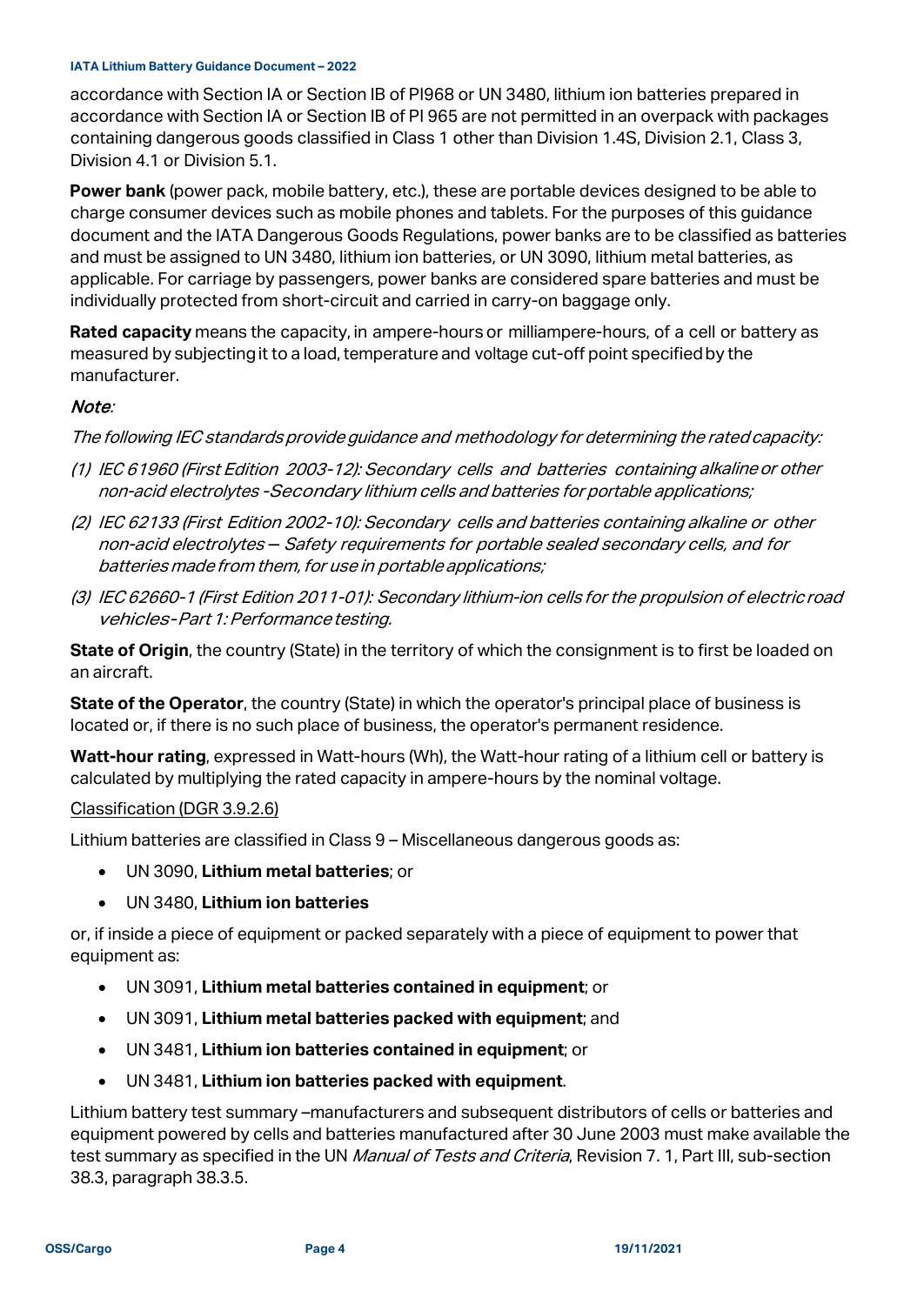#### Note:

The requirement is for the manufacturer and subsequent distributors to make this test summary available. There are numerous ways this can be achieved, such as by listing the applicable summary document on the company website. There is no expectation for the shipper/distributor to provide paper copies with each consignment containing lithium batteries. The supply chain are encouraged to make use of technology to facilitate the availability of the test summary.

The following table provides details of the information required in the test summary:

| Lithium cell or battery test summary in accordance with sub-section 38.3 of Manual of Tests<br>and Criteria |                                                                                                                                                       |  |  |  |
|-------------------------------------------------------------------------------------------------------------|-------------------------------------------------------------------------------------------------------------------------------------------------------|--|--|--|
|                                                                                                             | The following information shall be provided in this test summary:                                                                                     |  |  |  |
|                                                                                                             | (a) Name of cell, battery, or product manufacturer, as applicable;                                                                                    |  |  |  |
|                                                                                                             | (b) Cell, battery, or product manufacturer's contact information to include address, phone<br>number, email address and website for more information; |  |  |  |
|                                                                                                             | (c) Name of the test laboratory to include address, phone number, email address and<br>website for more information;                                  |  |  |  |
|                                                                                                             | (d) A unique test report identification number;                                                                                                       |  |  |  |
|                                                                                                             | (e) Date of test report;                                                                                                                              |  |  |  |
|                                                                                                             | (f) Description of cell or battery to include at a minimum:                                                                                           |  |  |  |
|                                                                                                             | (i) Lithium ion or lithium metal cell or battery;                                                                                                     |  |  |  |
|                                                                                                             | (ii) Mass;                                                                                                                                            |  |  |  |
|                                                                                                             | (iii) Watt-hour rating, or lithium content;                                                                                                           |  |  |  |
|                                                                                                             | (iv) Physical description of the cell/battery; and                                                                                                    |  |  |  |
|                                                                                                             | (v) Model numbers.                                                                                                                                    |  |  |  |
|                                                                                                             | (g) List of tests conducted and results (i.e., pass/fail);                                                                                            |  |  |  |
|                                                                                                             | (h) Reference to assembled battery testing requirements, if applicable (i.e. 38.3.3 (f) and<br>$38.3.3$ (g));                                         |  |  |  |
| (i)                                                                                                         | Reference to the revised edition of the Manual of Tests and Criteria used and to<br>amendments thereto, if any; and                                   |  |  |  |
| (i)                                                                                                         | Signature with name and title of signatory as an indication of the validity of information<br>provided.                                               |  |  |  |

Further information on the test summary and FAQ's is available in **Part 4** of this guidance document.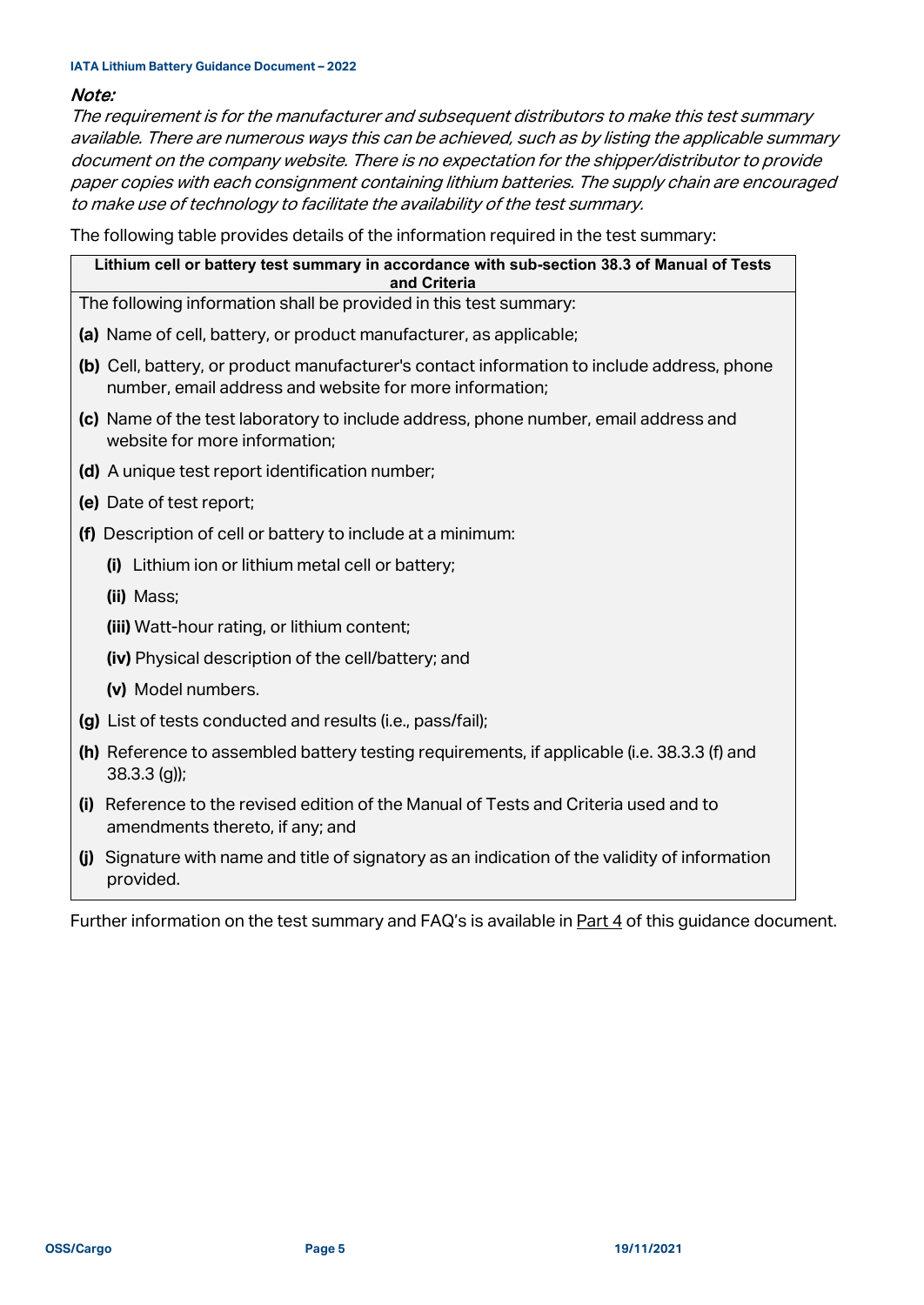#### **Classification Flowcharts**

The following (2) classification flowcharts are intended to provide guidance on the classification for lithium ion and lithium metal batteries.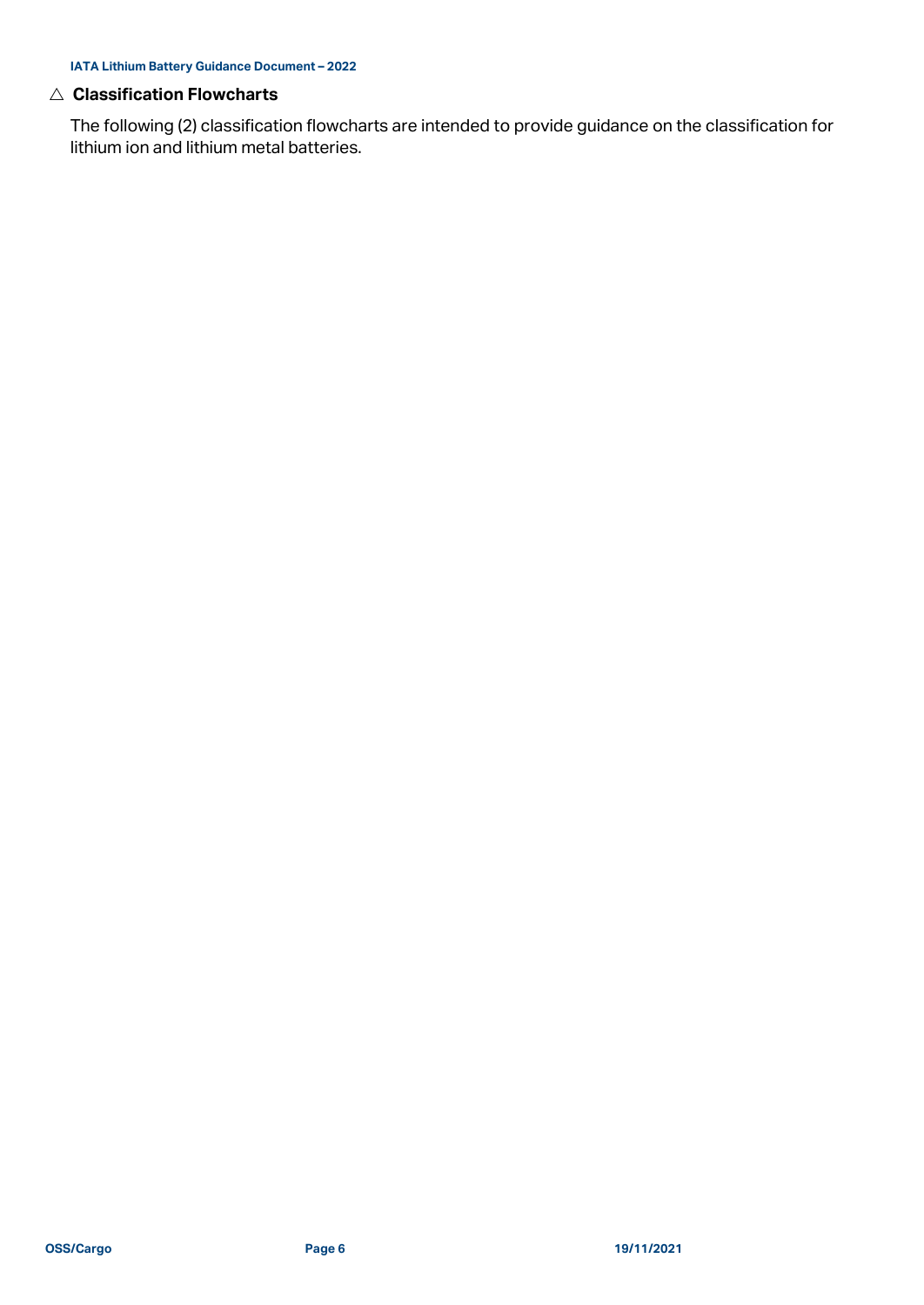## **Classification Flowchart – Lithium Ion Batteries**



\* exceptions exist to the marking requirements

– see PI 967 Section II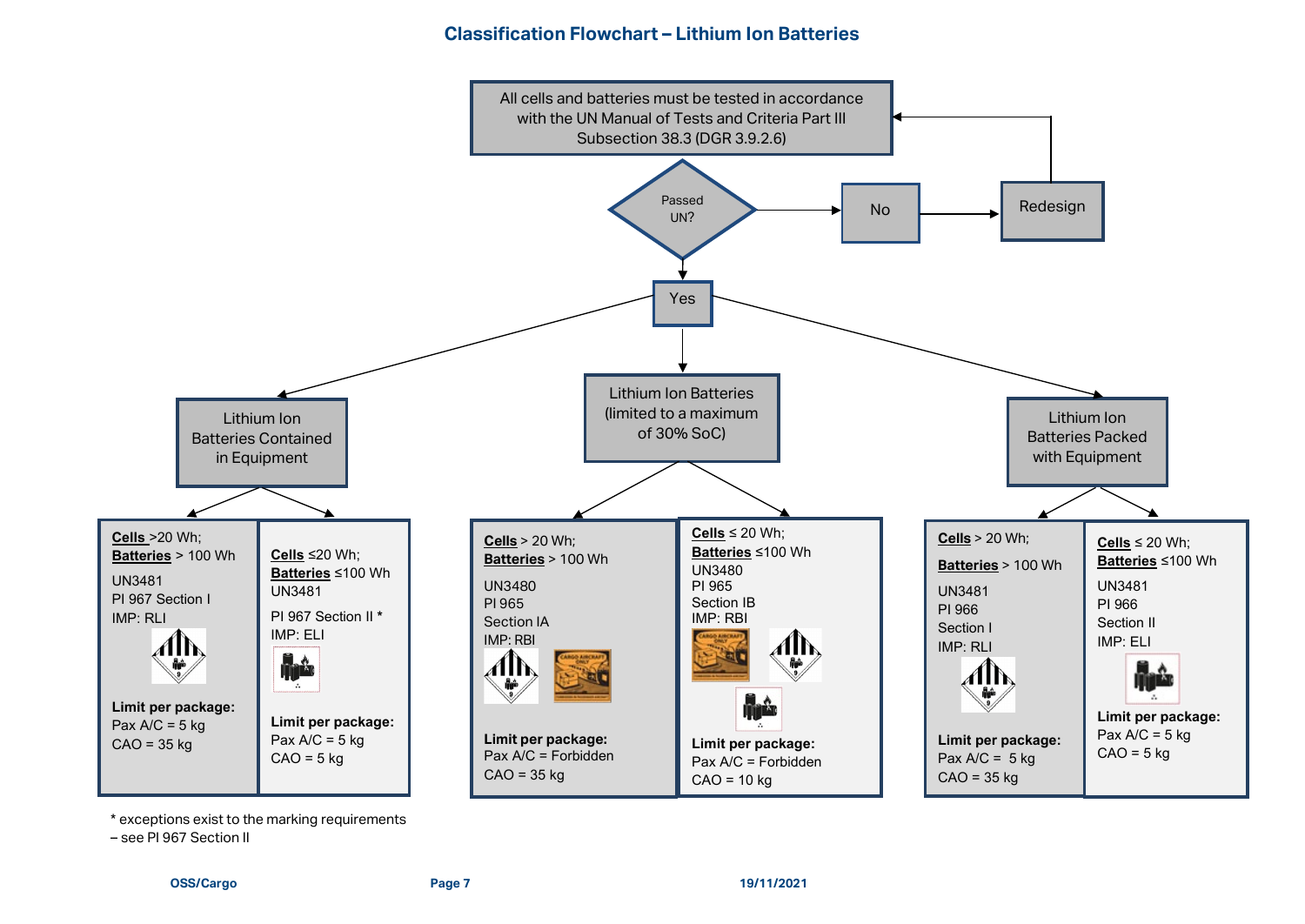#### **Classification Flowchart – Lithium Metal Batteries**



\* exceptions exist to the marking requirements

– see PI 970 Section II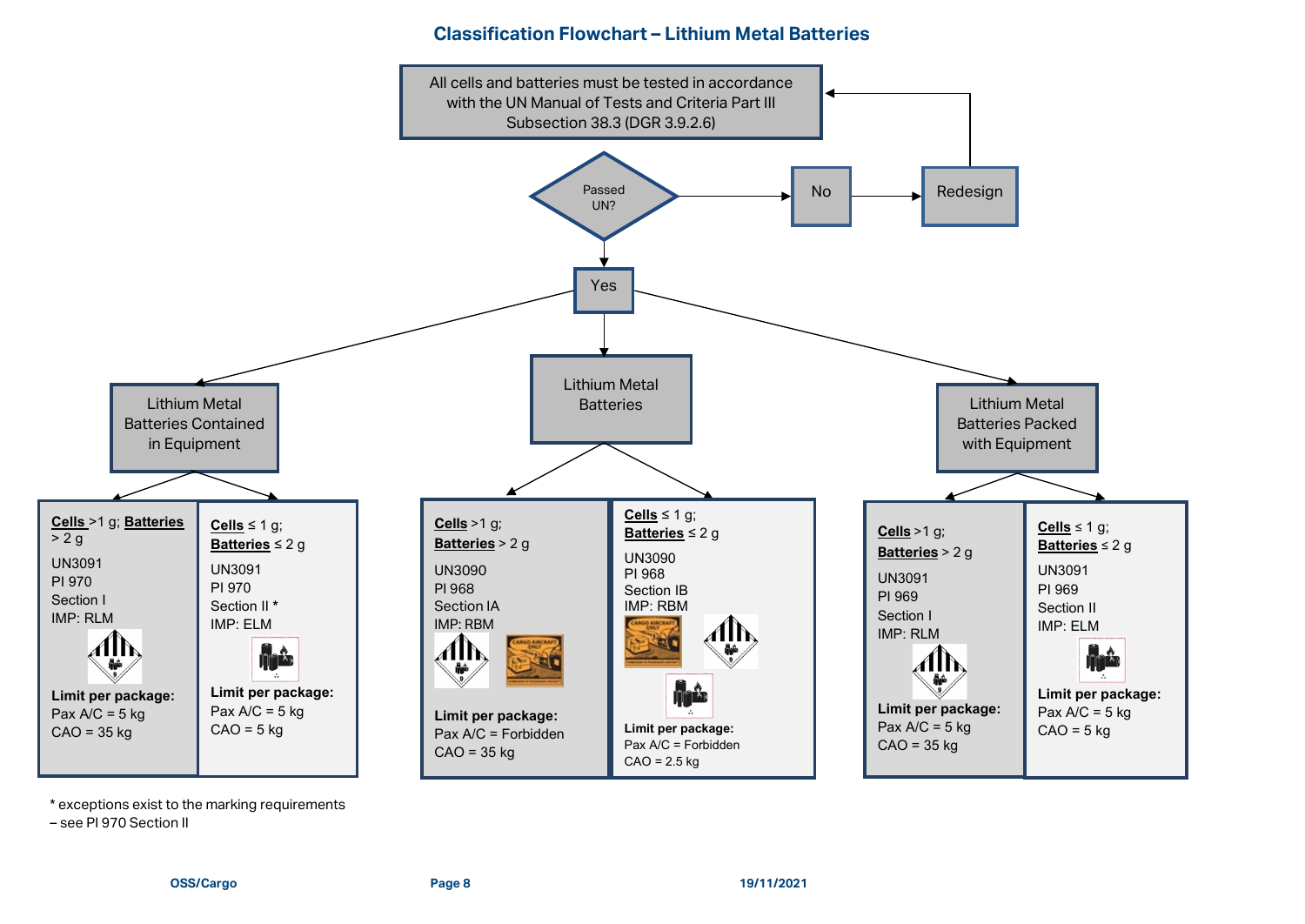#### **Prohibitions**

#### Lithium ion batteries

All lithium ion cells and batteries shipped by themselves (UN 3480) are forbidden for transport as cargo on passenger aircraft. All packages prepared in accordance with Packing Instruction 965, Section IA and IB, must bear a Cargo Aircraft Only label, in addition to other required marks and/or labels.

#### Lithium metal batteries

All lithium metal cells and batteries shipped by themselves (UN 3090) are forbidden for transport as cargo on passenger aircraft. All packages prepared in accordance with Packing Instruction 968, Section IA and IB, must bear a Cargo Aircraft Only label, in addition to other required marks and/or labels.

#### **Restrictions**

#### Lithium ion batteries

All lithium ion cells and batteries (UN 3480 only) must be shipped at a state of charge (SoC) not exceeding 30% of their rated capacity. Cells and/or batteries at a SoC of greater than 30% may only be shipped with the approval of the State of Origin and the State of the Operator under the written conditions established by those authorities, see Special Provision A331.

Packing Restrictions

## PI 965 & PI 968 Section IA & IB

UN 3090, lithium metal batteries prepared in accordance with Section IA or Section IB of PI 968 and UN 3480, lithium ion batteries prepared in accordance with Section IA or Section IB of PI 965 must not be packed in the same outer packaging with dangerous goods classified in Class 1 (explosives) other than Division 1.4S, Division 2.1 (flammable gases), Class 3 (flammable liquids), Division 4.1 (flammable solids) or Division 5.1 (oxidizers). Packages containing cells or batteries must not be placed in an overpack with packages containing dangerous goods classified in Class 1 other than Division 1.4S, Division 2.1, Class 3, Division 4.1 or Division 5.1.

 $\otimes$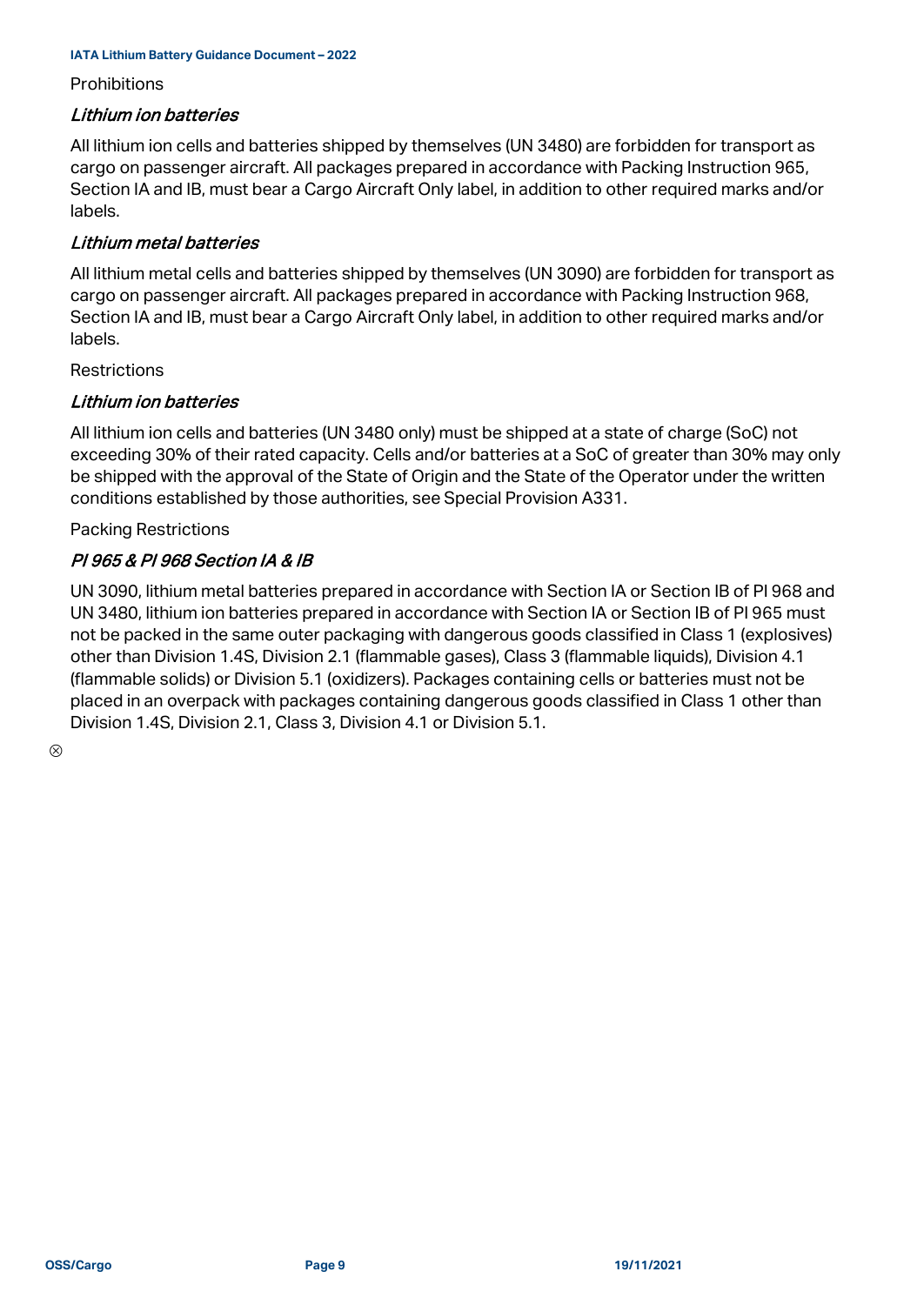Frequently Asked Questions

#### **Part 1 – Questions Related to Definitions**

#### **A. What are the various types of lithium batteries?**

Lithium batteries fall into two broad classifications; lithium metal batteries and lithium ion batteries. Lithium metal batteries are generally non-rechargeable and contain metallic lithium. Lithium ion batteries contain lithium which is only present in an ionic form in the electrolyte and are rechargeable.

Within these two broad classifications there are many different chemistries. For example within lithium ion batteries there are lithium polymer, lithium iron phosphate (LiFePO<sub>4</sub>), lithium air to name a few.

## **B. What is the difference between a lithium cell and a lithium battery?**

A lithium cell is a single encased electrochemical unit consisting of one positive and one negative electrode that exhibits a voltage differential across the two terminals. A lithium battery is two or more cells electrically connected. A single cell battery is considered a cell and not a battery for the purposes of the limitations set out in the DGR.

#### Note:

Units that are commonly referred to as "battery packs" or "power banks" having the primary function of providing a source of power to another piece of equipment are for the purposes of these Regulations treated as batteries. This includes uninterruptible power supply (UPS) fitted with lithium ion batteries. Refer to the section on Definitions for complete details.

#### **C. How are component cells connected to form a battery?**

Cells in batteries may be connected in parallel, in series, or in a combination of the two. When cells are connected in series, the voltage of the battery increases but the capacity in ampere-hours (Ah) does not change. By contrast, when cells are connected in parallel the capacity in ampere-hours of the battery (Ah) increases but the voltage stays the same.

#### $\triangle$  D. How do I determine the watt-hour rating for a particular lithium ion battery?

The Watt-hour (Wh) rating is a measure by which lithium ion batteries are regulated. Lithium ion batteries with a Watt-hour rating in excess of 100 Wh manufactured after 31 December 2011 and lithium ion batteries with a Watt-hour rating not exceeding 100 Wh manufactured after 1 January 2009 are required to be marked with the Watt-hour rating on the outside case.

You can also arrive at the number of Watt-hours your battery provides if you know the battery's nominal voltage (V) and capacity in ampere-hours (Ah):

Ah  $x V = Wh$ 

#### Note:

If only the milliampere-hours (mAh) are marked on the battery then divide that number by 1000 to get ampere-hours (Ah) (i.e. 4400 mAh / 1000 = 4.4. Ah).

Most lithium ion batteries marketed to consumers are below 100 Watt-hours. If you are unsure of the Watt-hour rating of your lithium ion battery, contact the manufacturer.

#### **E. What is a button cell battery?**

A button cell battery is a small round cell where the overall height is less than the diameter. Button cells are often referred to as "coin" cells.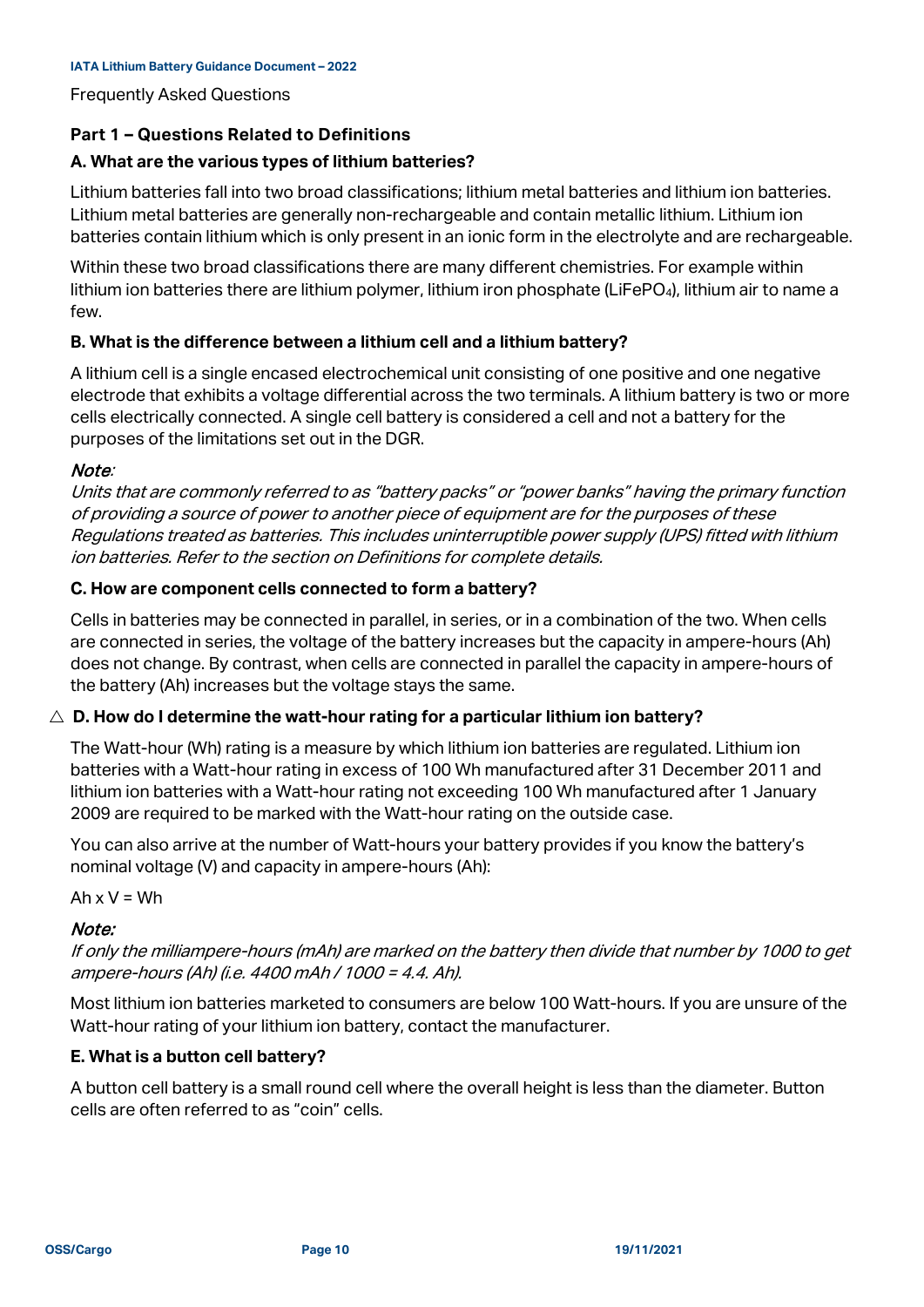#### **Part 2 – Questions related to Packaging and Transport Provisions**

#### **A. How do I safely package lithium batteries for transport?**

One of the major risks associated with the transport of batteries and battery-powered equipment is short-circuit of the battery as a result of the battery terminals coming into contact with other batteries, metal objects, or conductive surfaces. Packaged batteries or cells must be separated in a way to prevent short circuits and damage to terminals. They must be packed in a strong rigid outer packaging unless when contained in equipment, the battery is afforded equivalent protection by the equipment in which it is contained. Sample packaging meeting these requirements is shown below:



#### **B. How can batteries be effectively protected against short circuit?**

Methods to protect against short circuit include, but are not limited to, the following methods:

- a. Packing each battery or each battery-powered device when practicable, in fully enclosed inner packagings made of non-conductive material (such as a plastic bag);
- b. Separating or packing batteries in a manner to prevent contact with other batteries, devices or conductive materials (e.g. metal) in the packagings; and
- c. Ensuring exposed terminals or connectors are protected with non-conductive caps, nonconductive tape, or by other appropriate means.

If not impact resistant, the outer packaging must not be used as the sole means of protecting the battery terminals from damage or short-circuiting. Batteries should be securely cushioned and packed to prevent shifting which could loosen terminal caps or reorient the terminals to produce short circuits.

Terminal protection methods include but are not limited to the following:

- a. Securely attaching covers of sufficient strength to protect the terminals;
- b. Packaging the battery in a rigid plastic packaging; and
- c. Constructing the battery with terminals that are recessed or otherwise protected so that the terminals will not be subjected to damage if the package is dropped.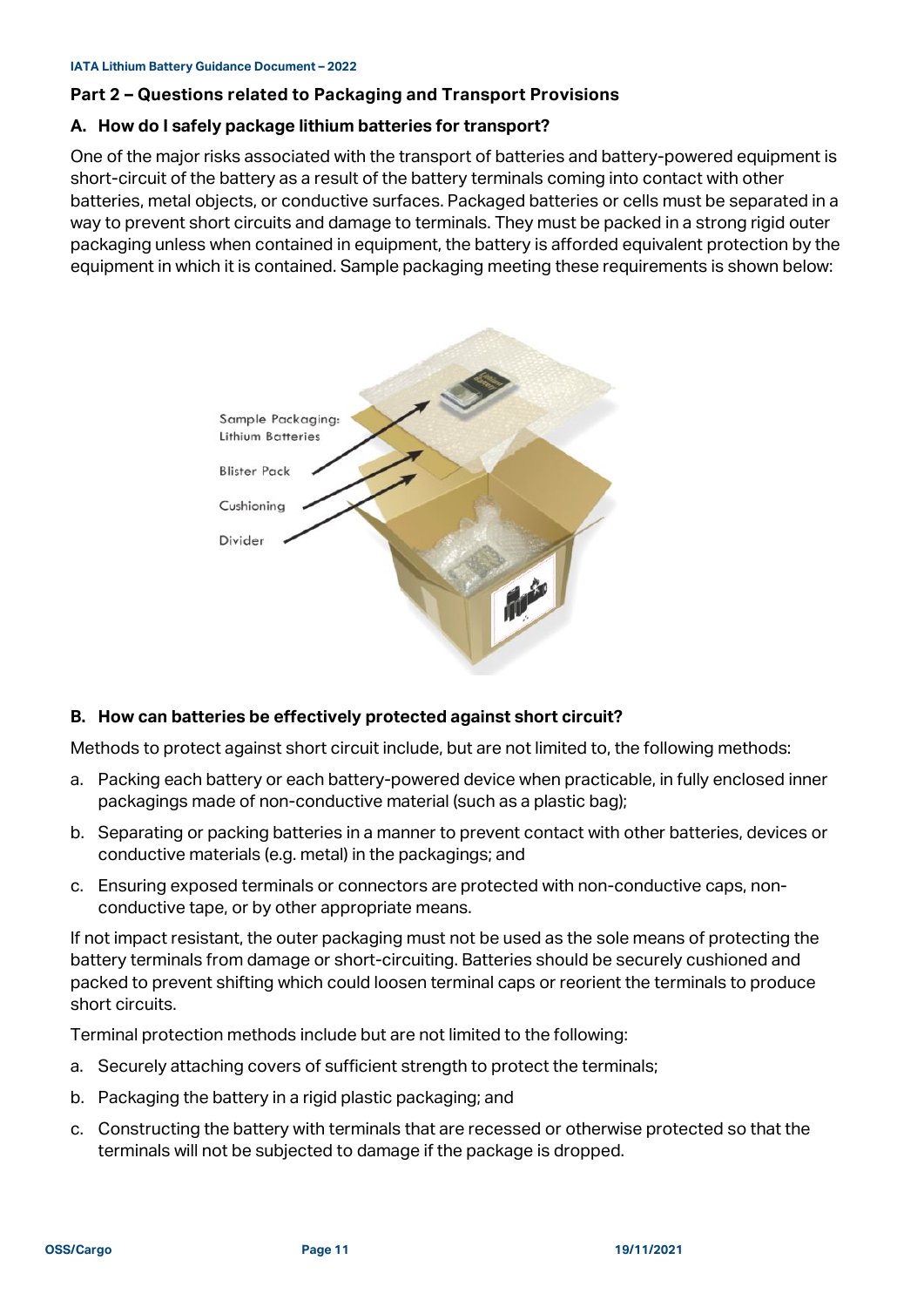#### **C. I'm shipping using Section II of the packing instructions, what constitutes "adequate instruction"?**

Shippers of lithium batteries prepared in accordance with Section II of the lithium battery packing instructions are not subject to the formal dangerous goods training requirements set out in DGR 1.5. However, persons preparing such shipments must be provided with "adequate instruction" as described in DGR 1.6.

The following is offered as a starting point for an employer on what could be considered as being adequate instruction:

- 1. The employer must identify the different configurations of lithium batteries that they ship, i.e. lithium batteries and/or lithium batteries packed with equipment and/or lithium batteries contained in equipment; lithium metal batteries and/or lithium ion batteries.
- 2. The employer must document the procedures that apply to the configurations and battery types that they ship as determined in 1, above.
- 3. The procedures should be written up as a clear work instruction or other information that is available to all employees responsible for the preparation of lithium battery shipments.
- 4. All employees that are involved in the process of preparing lithium battery shipments must be taken through the procedure to ensure that they understand and can demonstrate the correct application of documented procedures for the packing, labelling, marking and documentations requirements, as applicable to their job function.
- 5. A record must be maintained that identifies each applicable employee and the date(s) that this instruction was provided.
- 6. Employees should be given periodic refresher, or at least demonstrate that they remain "adequately" instructed on how to perform the task. This should be done at least every two years or whenever the procedure is revised, or regulations are changed, whichever is sooner.
- 7. Companies that are involved in reverse logistics, i.e. arranging for returns of lithium batteries, lithium batteries packed with equipment or lithium batteries contained in equipment must develop a clear instruction for consumers on the process to be followed for returning products. This instruction must include packaging materials and lithium battery marks, as necessary. The instruction must also include the transport method and mode of transport that must be followed; this must include a clear statement on applicable prohibitions.

## **D. What does the lithium battery mark look like and when is it required?**

The lithium battery mark is required as specified in the additional requirements of Section II of Packing Instructions 966, 967, 969 and 970. It is also required as specified in the additional requirements of Section IB of Packing Instructions 965 and 968 in addition to the Class 9 lithium battery hazard label and Cargo Aircraft Only label. The mark (see below) is as shown in Figure 7.1.C of the IATA Dangerous Goods Regulations. The border of the mark must have red diagonal hatchings with a minimum width of 5 mm. The symbol (group of batteries, one damaged and emitting flame, above the UN number for lithium ion or lithium metal batteries or cells) must be black on white or suitable contrasting background. The lithium battery mark may be printed directly on the outer packaging provided that there is sufficient contrast between the elements of the lithium battery mark and the colour of the packaging material. The mark must be in the form of a rectangle or a square with minimum dimensions of 100 mm x 100 mm. If the size of the package so requires, the dimensions/line thickness may be reduced to not less than 100 mm wide × 70 mm high.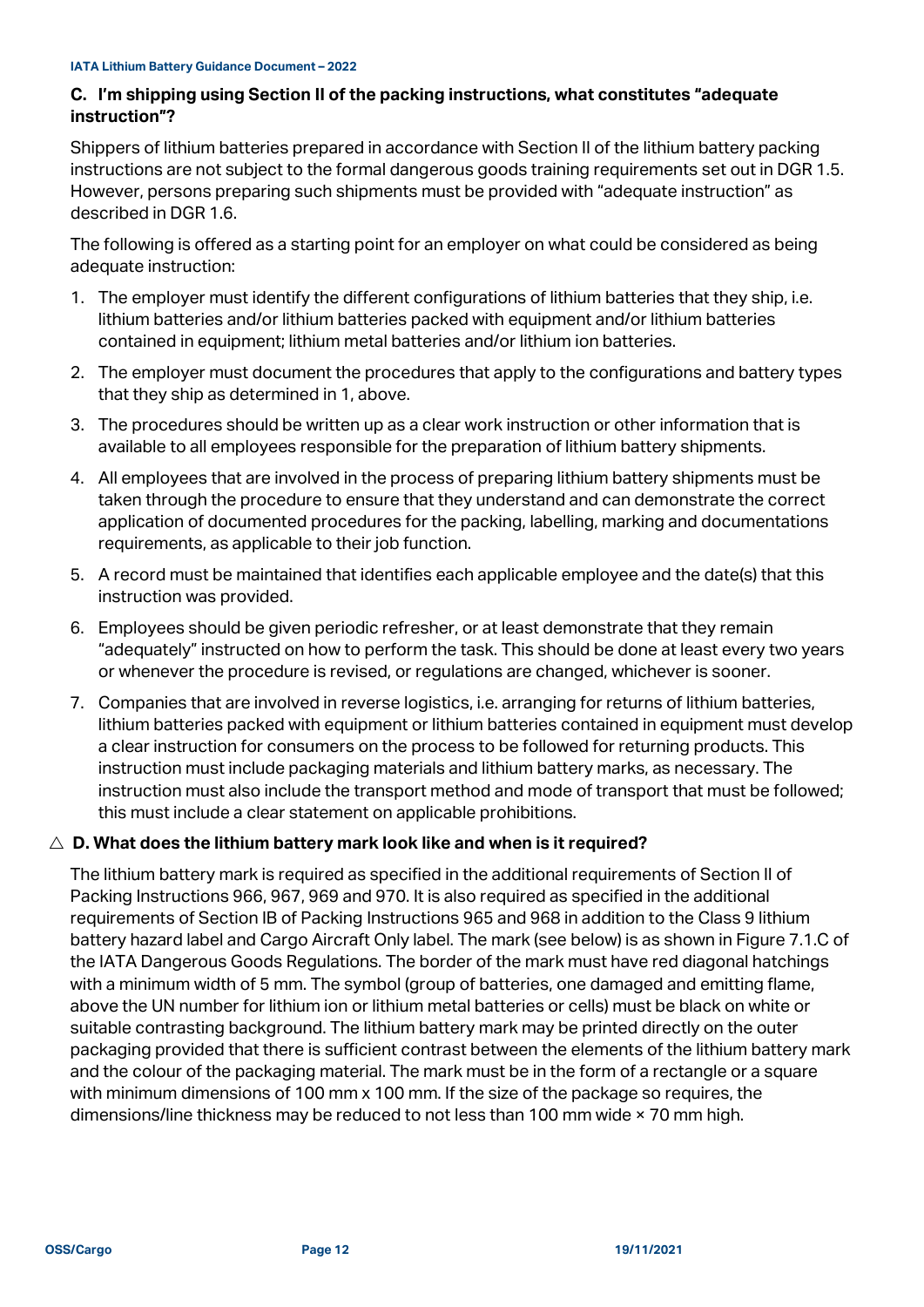

- \* Place for UN number(s), i.e. UN 3090, UN 3091, UN 3480 and/or UN 3481, as applicable. The UN number(s) indicated on the mark should be at least 12 mm high.
- \*\* Place for telephone number

## Note:

#### **E. If I have smaller packages, can I use a smaller lithium battery mark?**

Where the packages are of dimensions such that they cannot bear the full-size lithium battery mark, the mark dimensions may be reduced to 100 mm wide × 70 mm high. The design specifications remain otherwise the same.

Where any face of a package is large enough to bear the full-size lithium battery mark, the full-size mark must be used.

#### **F. When is a lithium battery mark not required on the package?**

A lithium battery mark must not be affixed to packages prepared in accordance with Section IA of Packing Instructions 965 and 968 and Section I of Packing Instructions 966, 967, 969 and 970.

A lithium battery mark is **not required** for packages prepared in accordance with Section II of PI 967 or PI 970 containing only button cell batteries installed in equipment (including circuit boards) or consignments of two packages or less where each package contains no more than four cells, or two batteries installed in equipment.

#### Note:

The Air Waybill is required to contain the statements "Lithium [ion or metal] batteries in compliance with Section II of PI9XX" when the lithium battery mark is affixed to the package(s).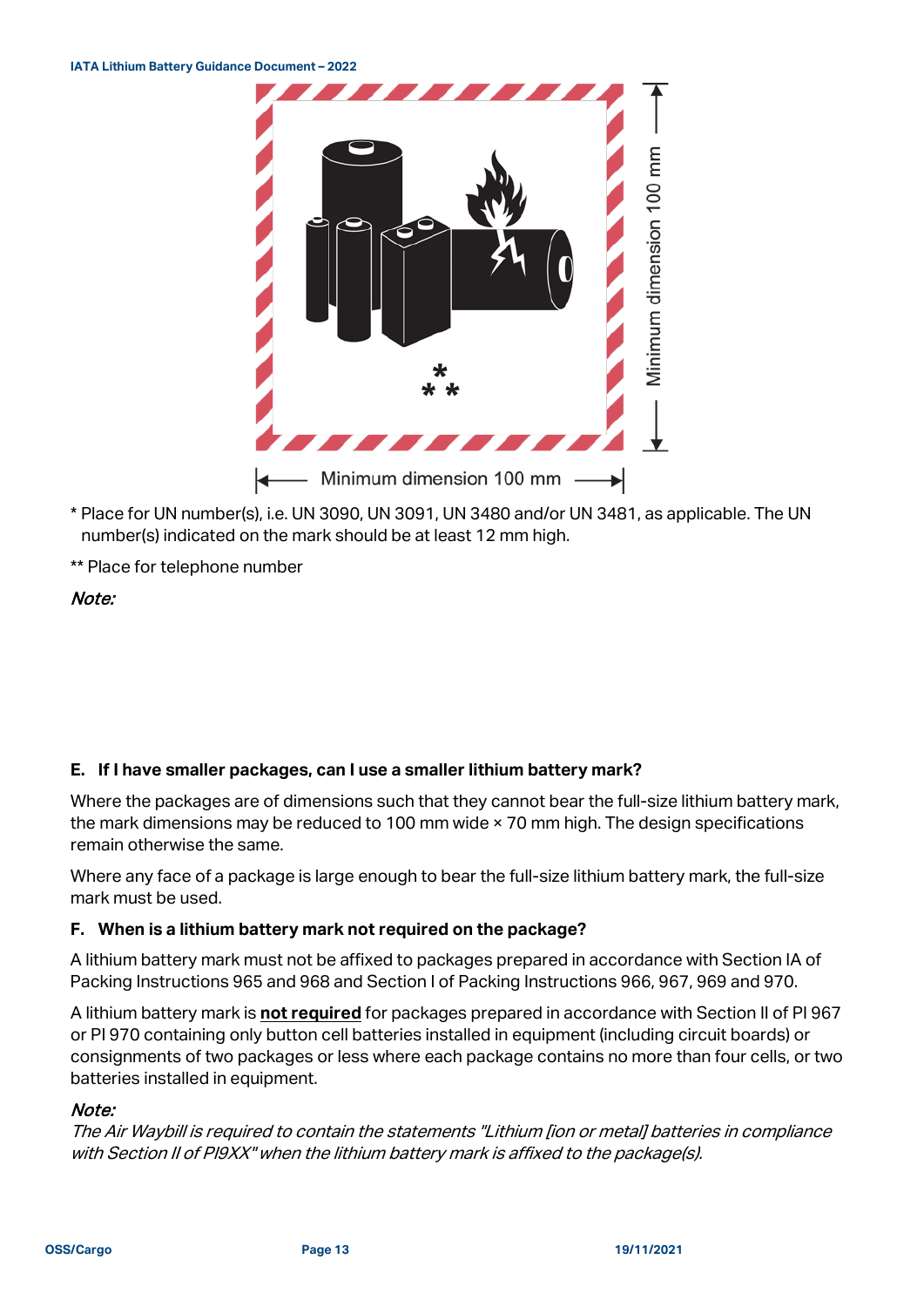## **G. Section II in Packing Instructions 967 and 970 states that "the lithium battery mark is not required on consignments of two packages or less where each package contains no more than four cells, or two batteries installed in equipment." What is the intent of this provision?**

This provision is to require, where there are more than two packages in the consignment, that each package bears the lithium battery mark, and therefore the air waybill has the compliance statement e.g. "Lithium [ion or metal] batteries in compliance with Section II of PI 9xx [67 or 70]".

The provision continues to allow for small consignments of one or two packages, containing no more than four cells or two batteries installed in equipment per package, to move without the lithium battery mark and therefore without the compliance statement on the air waybill.

## Note:

A consignment is one or more packages of dangerous goods accepted by an operator (airline) from one shipper at one time and at one address, receipted for in one lot and moving to one consignee at one destination address.

#### **H. I have a mobile (cell) phone that contains one single-cell lithium ion battery. Do I have to mark the shipping box that contains each mobile phone? What if I place five mobile phones in a shipping box? Does this require the lithium battery mark?**

For packages of a single mobile phone, no lithium battery mark would be required since you can place up to 4 of these single-cell batteries in a box without applying the lithium battery mark on the outer box. In the case where 5 mobile phones are in a shipping package, a lithium battery mark on the shipping package is required.

#### **I. Can a single lithium battery mark be used to identify that both lithium metal and lithium ion batteries are contained inside the package?**

Yes. The mark may bear all applicable UN numbers, e.g. UN 3091, UN 3481, to identify that the package contains lithium metal batteries packed with or contained in equipment and lithium ion batteries packed with, or contained in equipment.

## **J. What are the requirements for the telephone number on the lithium battery mark?**

The telephone number should be of a person knowledgeable about the shipment but is not intended to be for the purposes of obtaining immediate emergency response guidance and is therefore not required to be monitored at all times that the package is in transit. It is acceptable for the number to be monitored during the company's normal business hours in order to provide product-specific information relative to the shipment. However, it also is acceptable to use an emergency response, 24-hour phone number on the lithium battery mark.

## **K. Must the lithium battery mark be placed on the same face of the package with the Class 9 hazard label and/or Cargo Aircraft Only label?**

No, the lithium battery mark does not have to be on the same face of the package with these labels. It may be placed on a different face. However, if the package is of sufficient size all required marks and labels should be applied to one face of the package.

#### **L. For the purposes of the lithium battery packing instructions, what is considered the** "**package"?**

The package is the complete product of the packing operation that satisfies the requirements of the packing instruction and in a manner ready to be presented for transport (shipper/consignee information, hazard communication, etc.). The package may contain multiple batteries or pieces of equipment provided the limitations set out in the applicable packing instruction are not exceeded. The package must be marked and labelled as required by the packing instruction. A single package may be offered for transport, or one or more packages may then be placed into an overpack for ease of handling or transport purposes. When an overpack is used, the package marks and labels must be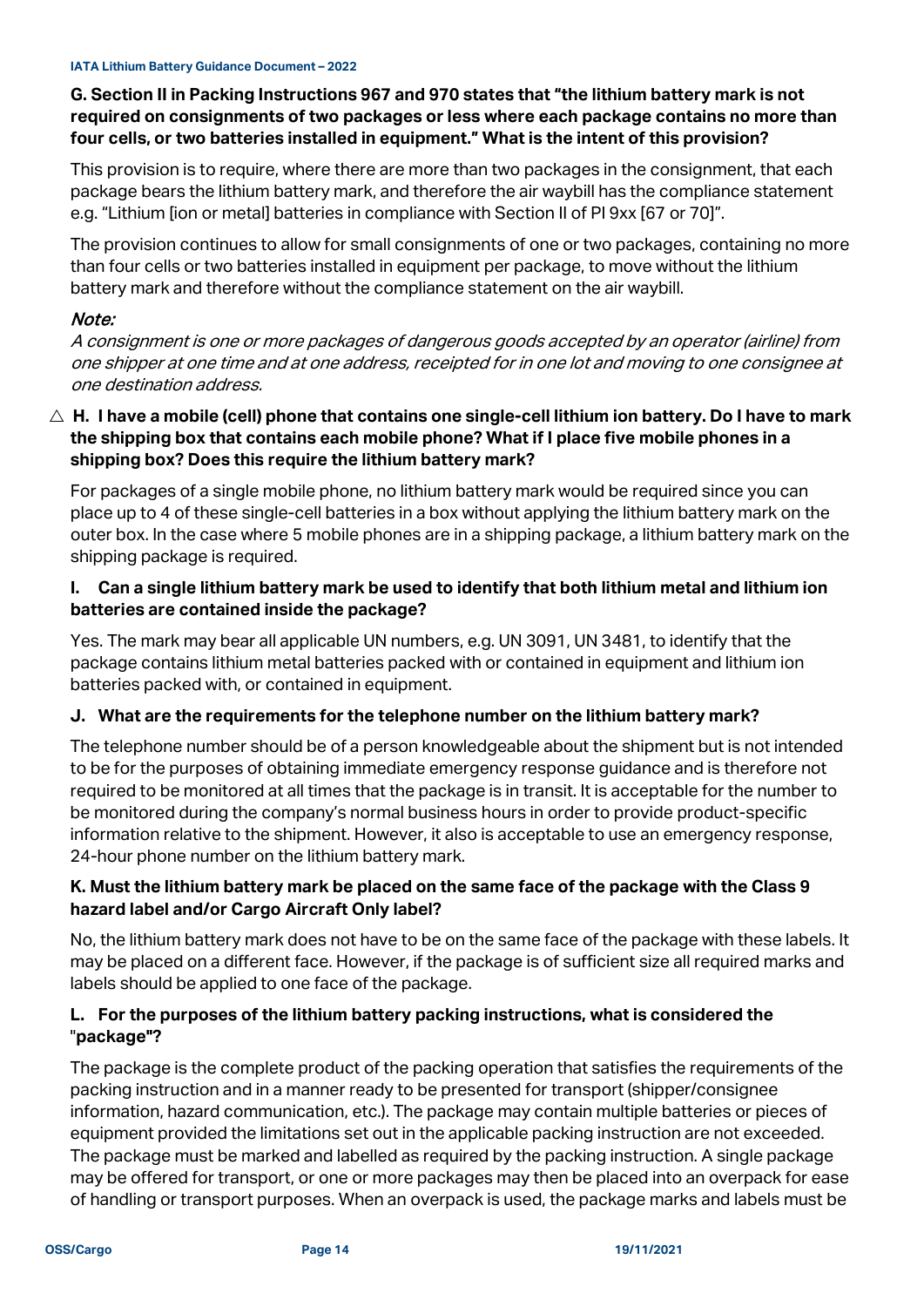duplicated on the overpack unless the marks and labels required on individual packages are visible or are not required by the packing instruction (i.e. not more than 4 cells or 2 batteries when contained in equipment and no more than two packages in the consignment).

#### **M. Does the IATA DGR require a MSDS or SDS containing the UN test data?**

No. The IATA DGR does not require a safety data sheet (SDS) when offering lithium batteries for transport.

#### Notes:

- 1. A SDS is not a transport document. A SDS is only required for the supply and use of a substance or mixture meeting the Globally Harmonized System of Classification and Labelling of Chemicals (GHS) classification criteria. GHS does not include provisions for manufactured articles.
- 2. Manufacturers and subsequent distributors of lithium cells and batteries and equipment with installed lithium cells or batteries must make available a test summary that identifies that the cell and battery types have passed the applicable UN 38.3 tests, see Part 4 of this document.

**N. Under Packing Instructions 966 and 969, it states that "The maximum number of batteries in each package must not exceed the minimum number required to power the equipment, plus two spare sets. A "set" of cells or batteries is the number of individual cells or batteries that are required to power each piece of equipment". If a package contains 4 power tools (each tool contains 1 lithium ion battery), can 2 extra lithium ion batteries be placed in the package for each piece of equipment for a total of 12 batteries?**

Yes, providing you do not exceed the maximum net quantity for the relevant section of the packing instruction and the chosen aircraft type. The 12 batteries reflect two spare sets (8) for each of the 4 power tools in the outer package plus one each to power the device (4).

#### **O. May lithium battery packages be placed in an overpack in accordance with the IATA Dangerous Goods Regulations?**

Yes, but there are segregation requirements that need to be considered for certain other classes of dangerous goods. UN 3090, lithium metal batteries prepared in accordance with Section IA or Section IB of PI 968 and UN 3480, lithium ion batteries prepared in accordance with Section IA or Section IB of PI 965 are not permitted in the same outer packaging with dangerous goods classified in Class 1 other than Division 1.4S, Division 2.1, Class 3, Division 4.1 or Division 5.1. The overpack may also contain goods not subject to the Regulations provided there are no packages enclosing different substances which might react dangerously with each other. An overpack must be marked with the word "overpack" and must be labelled with the lithium battery mark (DGR Figure 7.1.C), unless the mark(s) on the package(s) inside the overpack are visible or not required by the Packing Instruction.

 $\otimes$ 

#### **P. Do the quantity limits shown in the lithium battery packing instructions apply to overpacks containing lithium batteries?**

No. The quantity limits shown in the packing instructions refer to the maximum net weight of the lithium cells or batteries that is permitted in each package. Provided each package remains within the limit specified in the packing instruction, there are no limits specified for an overpack.

 $\otimes$ 

## **Q. Packing Instructions 966 and 969 Section II include a requirement for a 1.2 metre drop test. What portion or portions of the package are subject to this test?**

The completed package containing batteries as prepared for transport in accordance with the relevant packing instruction must be capable of withstanding the 1.2 m drop test. This could apply to a package solely containing batteries that is packaged in full compliance with the provisions of the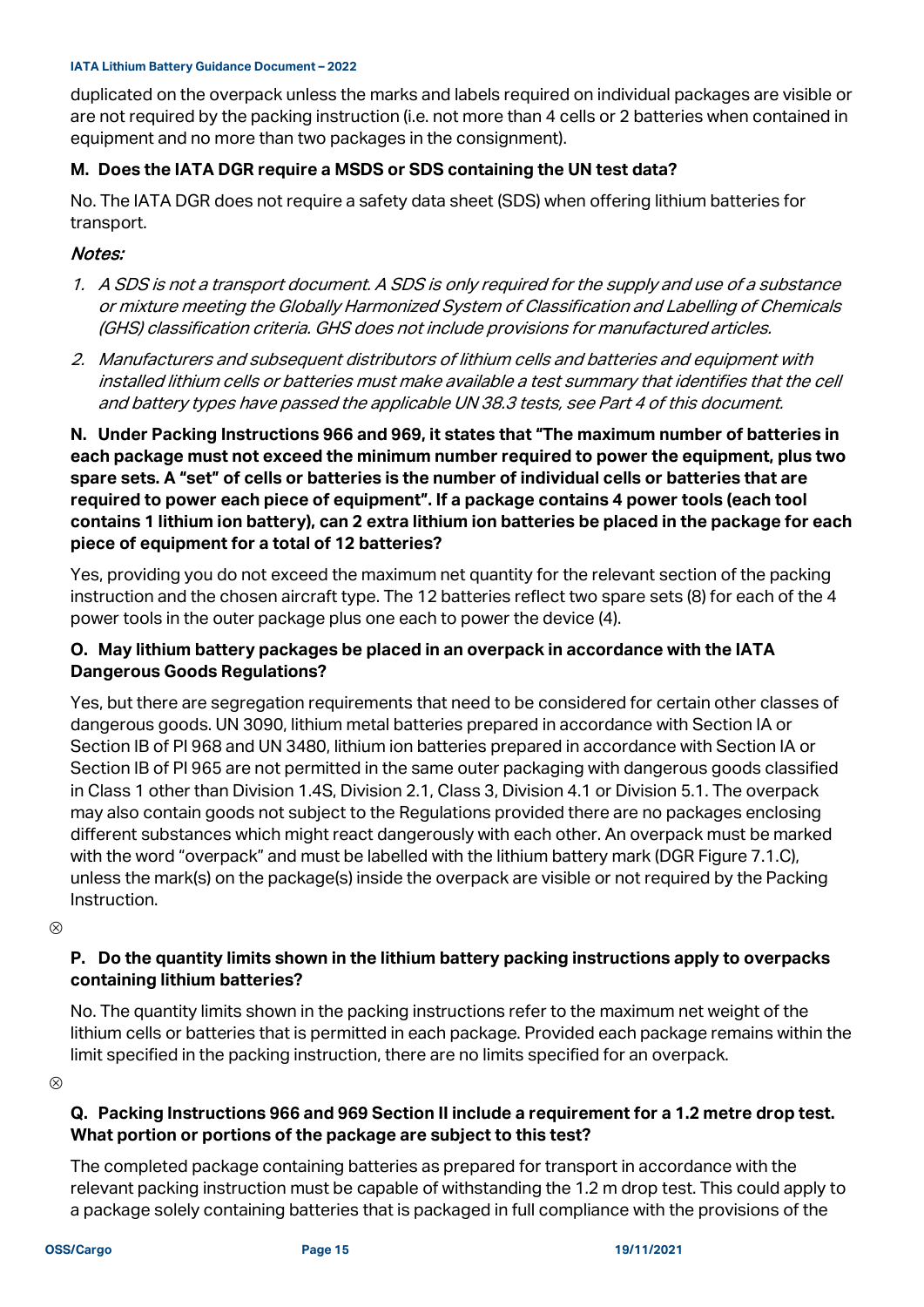packing instruction (to include the 1.2 m drop test capability requirement) and is then packed with equipment in a strong rigid outer packaging and offered for transport (see item 2N for additional information related to overpacks). Or, it could apply to a package that includes batteries properly packed in inner packaging and equipment or other non-dangerous goods that are placed in a strong rigid outer packaging. The package that includes both the inner packaging containing batteries and the equipment must comply with the packing instruction to include meeting the capability to pass the 1.2 m drop test.

#### **R. How do I transport prototype lithium cells and batteries that have not passed the UN 38.3 Tests?**

Pre-production prototypes of lithium batteries or cells, when these prototypes are transported for testing, or low-production runs (i.e. annual production runs consisting of no more than 100 lithium cells and batteries) of lithium cells or batteries that have not been tested to the requirements in subsection 38.3 of the UN Manual of Tests and Criteria may be transported aboard cargo aircraft, if approved by the appropriate authorities of the State of Origin and the State of the Operator and the requirements in Packing Instruction 910 of the Supplement to the Technical Instructions are met (see Special Provision A88).

The appropriate authority of the State of Origin should provide details of PI 910 as part of the approval process.

#### **S. Can I ship recalled, damaged or non-conforming cells or batteries?**

Lithium batteries, identified by the manufacturer as being defective for safety reasons, or that have been damaged, that have the potential of producing a dangerous evolution of heat, fire or short circuit are forbidden for transport by air (e.g. those being returned to the manufacturer for safety reasons). This applies also to lithium cells or batteries installed inside equipment such as mobile phones, laptops or tablets where the devices are subject to recall due to the safety concerns of the lithium cell or battery installed in the device, see Special Provision A154 in the DGR.

Batteries which have some other defective feature (e.g. LEDs not showing charge, incorrect model number on label, or batteries not holding enough charge) could still be shipped by air. Also, laptops being returned may not have a defective battery, it may not meet the needs of the customer, may be defective itself (but not the battery), etc. In these situations air transport would be permitted. The battery or equipment manufacturer should be contacted to determine the appropriate shipping method.

#### **T. How do I protect against "inadvertent activation"?**

When batteries are contained in equipment, the equipment must be packaged in a manner that prevents unintentional activation or must have an independent means of preventing unintentional activation (e.g. packaging restricts access to activation switch, switch caps or locks, recessed switches, trigger locks, temperature sensitive circuit breakers, etc.). This requirement does not apply to devices which are intentionally active in transport (RFID transmitters, watches, sensors, etc.) and which are not capable of generating a quantity of heat sufficient to be dangerous to packaging or personal safety.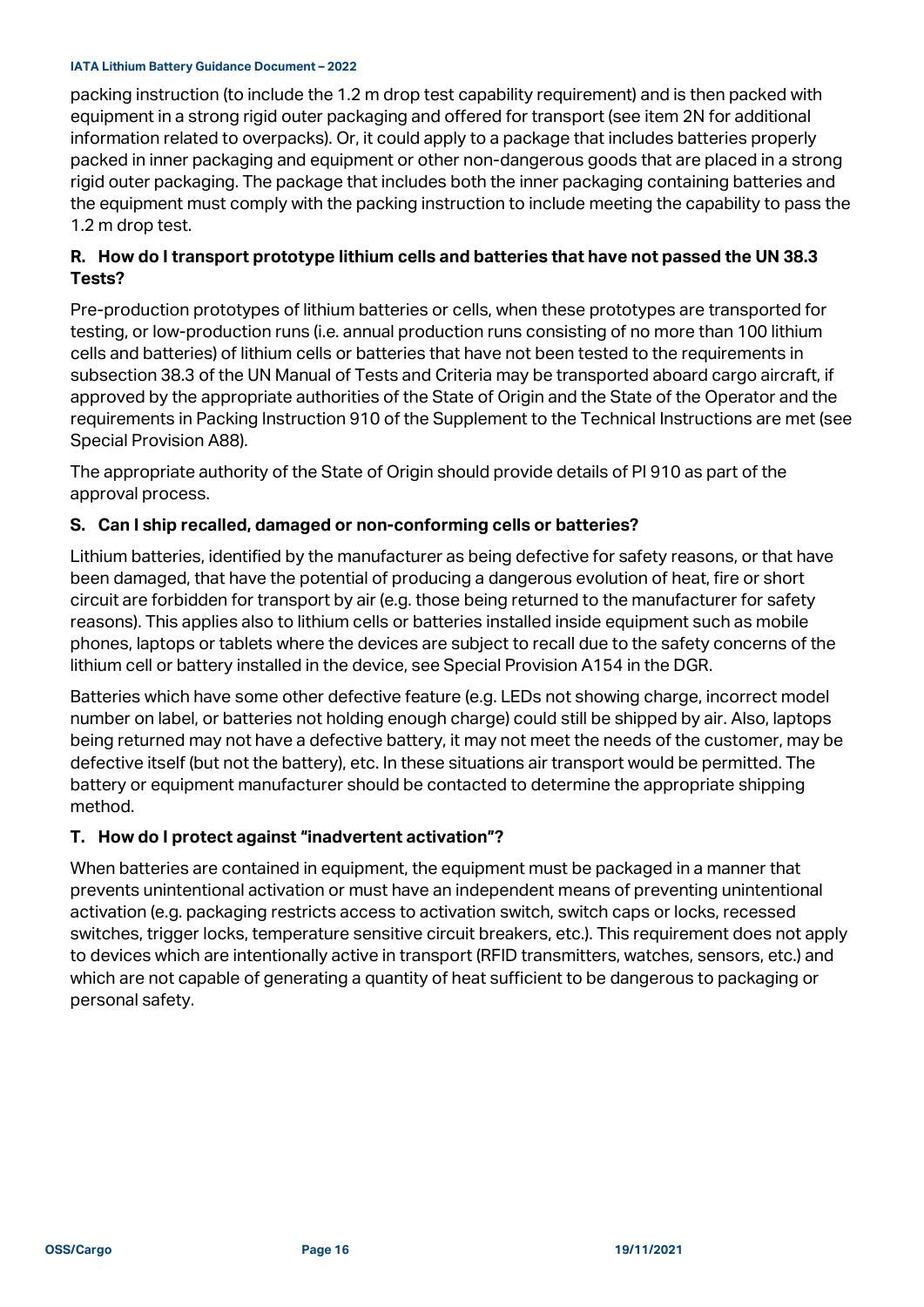#### **U. What is the maximum weight of batteries per package for fully regulated batteries contained in equipment (Section I)?**

The maximum weight is 5 kg of lithium batteries per package for passenger and cargo aircraft and 35 kg of lithium batteries per package for cargo aircraft only. The net quantity shown excludes the weight of the equipment:

|                                                                              | <b>Net Quantity per</b><br>Package<br><b>Passenger Aircraft</b> | <b>Net Quantity per</b><br>Package<br><b>Cargo Aircraft Only</b> |
|------------------------------------------------------------------------------|-----------------------------------------------------------------|------------------------------------------------------------------|
| Lithium Ion & Lithium<br>Metal cells and batteries<br>contained in equipment | 5 kg                                                            | 35 kg                                                            |

#### △ **V.** Do I need to declare a gross weight or a net weight for lithium batteries (Section I)?

All lithium battery shipments, including when packed with or contained in equipment, must be declared by the net weight of lithium cells or batteries contained in the package.

The net weight that must be declared is the weight of the lithium cell or batteries contained in the package. This applies for both lithium ion cells and batteries and lithium metal cell and batteries.

 $\otimes$ 

#### **W. I am shipping Section IB lithium [ion or metal] batteries; do I need dangerous goods training?**

Yes. All the provisions of the Dangerous Goods Regulations apply to shipments of Section IB batteries except the references listed in Section IB. Therefore, dangerous goods training as indicated in Subsection 1.5 of the Dangerous Goods Regulations is required.

#### **X. What are the additional marking requirements for a package prepared under Section IB of Packing Instruction 965 and 968?**

Because all of the requirements of the dangerous goods regulations apply other than the requirement to use UN specification packaging, each package must be marked with:

- the UN Number preceded by "UN" and the Proper Shipping Name (DGR 7.1.4.1 (a));
- the name and address of the shipper and consignee (DGR 7.1.4.1 (b));
- in addition, the net weight as required by (DGR 7.1.4.1(c)) must be marked on the package; and
- the lithium battery mark (see item 2D) in addition to the Class 9 lithium battery hazard label and Cargo Aircraft Only label.

#### Note:

When using an overpack, each package must be marked in accordance with the Regulations and then, when placed in an overpack, marked as required by DGR 7.1.7.

 $\triangle$  Y. I work for a pharmaceutical manufacturer that is shipping vaccines and other pharmaceutical **products with lithium battery powered temperature or data loggers; do I need to follow the Dangerous Goods Regulations?**

Yes. All the applicable provisions for lithium batteries will need to be followed by the shipper of such devices, including the limitations for devices that are "active" (on) during transport.

However, there are exceptions for packages containing only COVID-19 pharmaceuticals in Special Provision A220 that these packages containing cargo tracking devices containing lithium batteries are not subject to the marking and documentation requirements of Section II of Packing Instruction 967 or 970. This same exception is also applicable to the same package configuration, when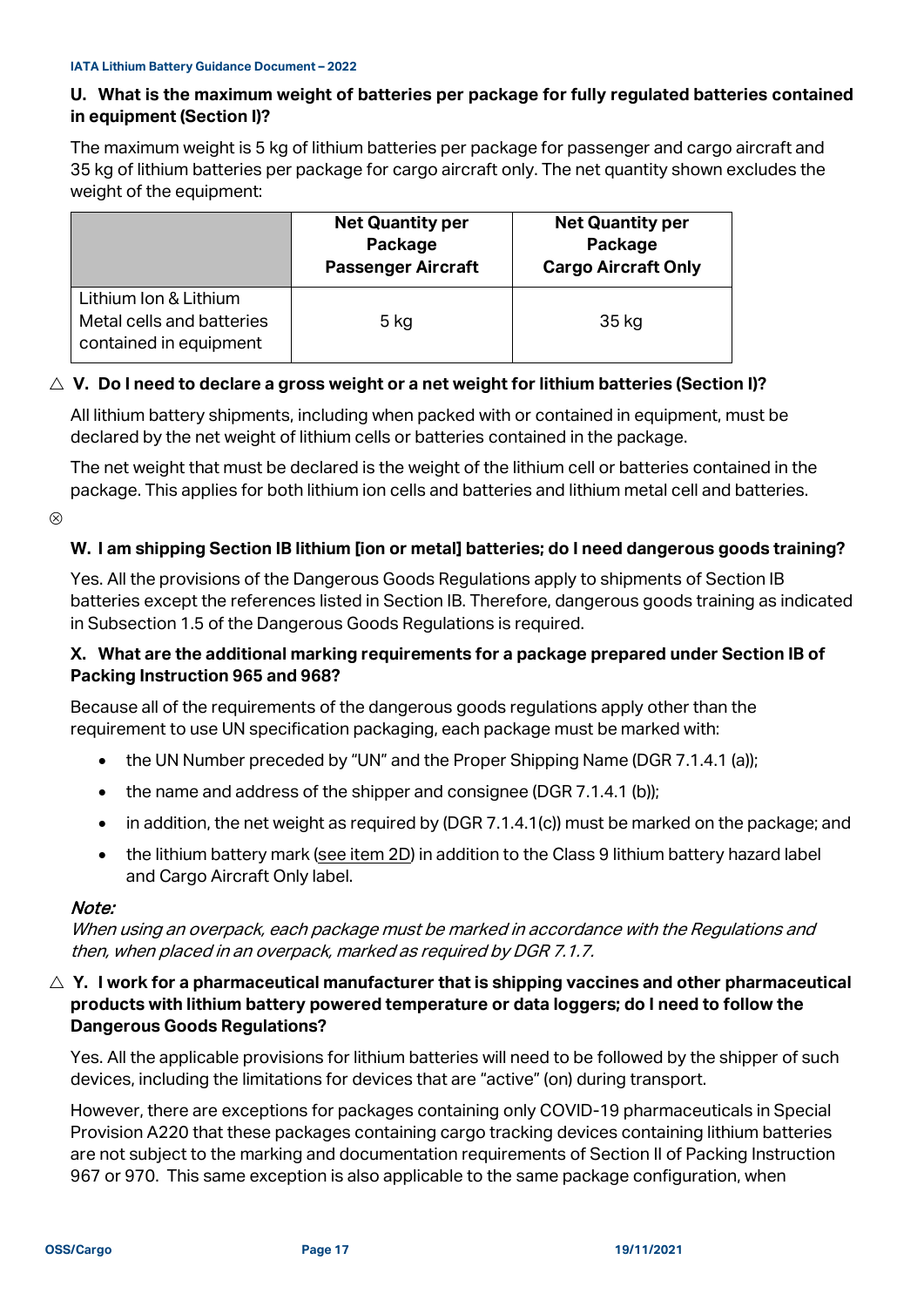consigned without the COVID-19 pharmaceutical for the purposes of use or re-use when prior arrangements have been made with the operator.

#### Note:

- 1. The IAT[A Temperature Control Regulations](http://www.iata.org/tcr) (TCR) also apply to such shipments.
- 2. Further information on active devices in the guidance document that is posted on the IATA website – [www.iata.org/pharma](http://www.iata.org/pharma)

#### △ Z. Do I need to include an additional document or statement to certify that my lithium ion **batteries are at no more than 30% SoC?**

No. For lithium ion batteries shipped in accordance with Section IA or Section IB of PI 965, which must be on a Shipper's Declaration, the Shipper's Declaration includes a certification statement "I declare that all of the applicable air transport requirements have been met."

By signing the Shipper's Declaration the shipper is making a legal statement that all the applicable provisions of the DGR have been complied with, which includes that the lithium ion batteries are at no more than 30% SoC.

 **AA. I have lithium ion batteries packed with equipment (PI 966, Section I) where the lithium ion batteries are packed in a UN specification fibreboard (4G) box and then that box is packed with the equipment in a fibreboard outer packaging. Is this an overpack?**

No, Section I of PI 966 (and also PI 969) allows two methods of having lithium batteries packed with equipment. Either:

- (a) the lithium batteries are packed into a UN specification packaging meeting Packing Group II performance standards and then packed with the equipment in a strong rigid outer packaging; or
- (b) the lithium batteries are packed into an inner packaging and then packed with the equipment into a UN specification packaging meeting Packing Group II performance standards.

In either case what is presented for transport is a "package" and not an overpack.

#### **BB. Does the definition of "consignment" apply to the house air waybill (HAWB) or to the master air waybill (MAWB)?**

The use of HAWB or MAWB has no direct relationship to what is a "consignment". For example a MAWB may have multiple consignments where each of the consignments are from separate shippers, or are from one shipper but to separate consignees, or the MAWB may be just be a single consignment from one shipper to one consignee.

The following limitation applies to consignments:

1. a shipper is not permitted to consign more than two packages of lithium batteries contained in equipment under Section II of PI 967 and PI 970 where there are no more than 4 cells or 2 batteries in the package without the application of the lithium battery mark on the package.

The objective of this condition is to:

1. require appropriate hazard communication on packages and on the air waybill where a shipper has more than two packages of lithium batteries contained in equipment.

#### Notes:

1. This does not mean that every retail "package" must bear the lithium battery mark. A shipper may place multiple retail boxes, each containing a lithium battery meeting Section II installed in equipment, into an outer packaging to form the package for air transport. There is no limit on the number of individual retail boxes that can be placed into the outer packaging, except that a "package" must not contain more than 5 kg net weight of lithium batteries. Each such package must bear the lithium battery mark and when an air waybill is used, the air waybill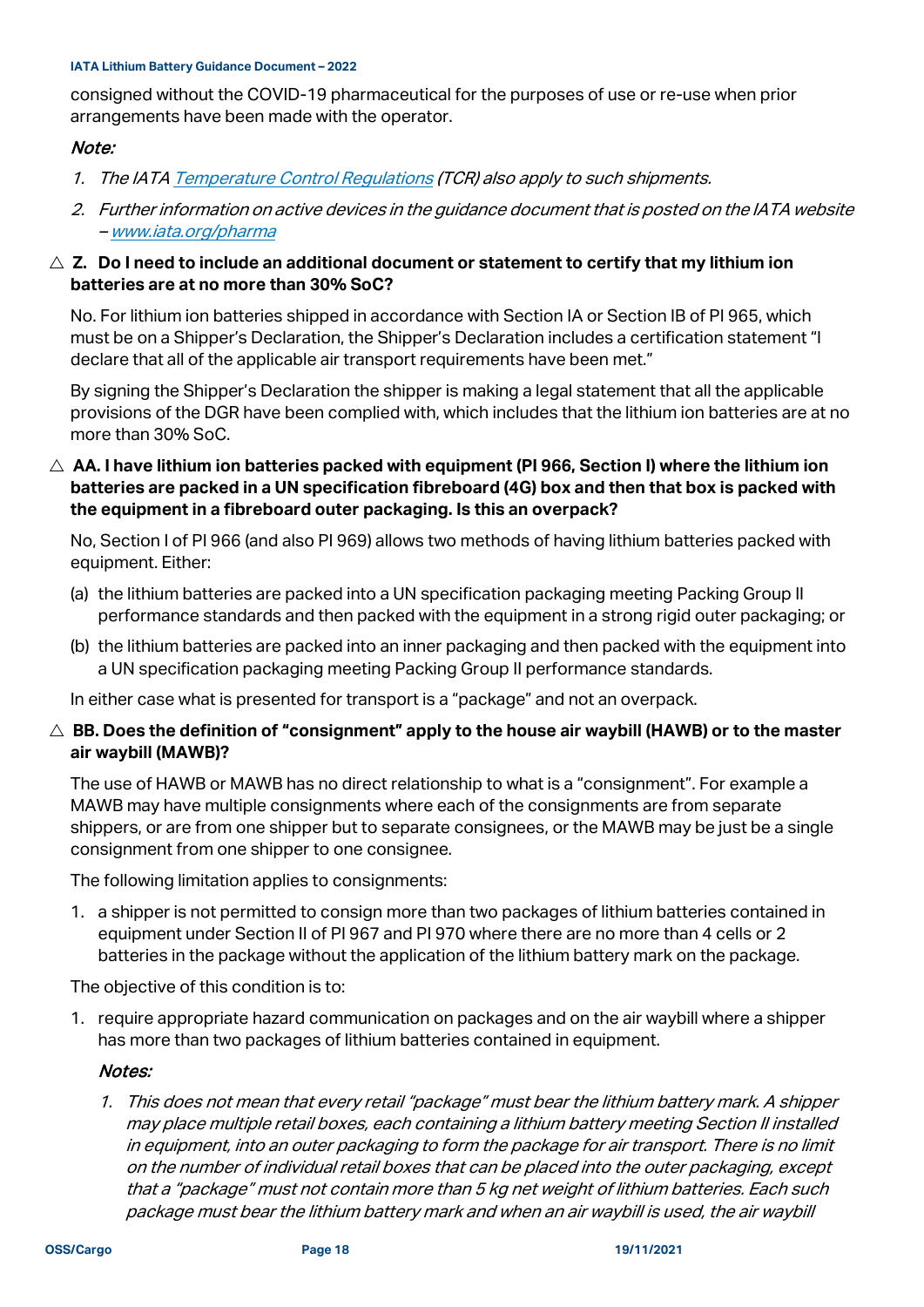must show the applicable compliance statement, e.g. "lithium ion batteries in compliance with section II of PI 967".

2. Shippers or freight forwarders should not try to split a consignment across multiple air waybills to try to avoid the application of the lithium battery mark where there are more than two packages with lithium batteries contained in equipment under Section II in a consignment.

#### $\triangle~$  CC. What is the correct classification where I want to ship 2 mobile phones in the same package **with 2 power banks?**

The power banks are classified as UN 3480, **Lithium ion batteries** and therefore must be shipped in accordance with Section IB of PI 965 if the power bank has a Watt-hour rating not exceeding 100 Wh or in accordance with Section IA of PI 965 if the Watt-hour rating exceeds 100 Wh. Under the provisions of PI 965 Section IA and IB other lithium battery-powered equipment may be packed in the same outer packaging provided that all applicable parts of the relevant packing instructions are followed, which includes the net weight of lithium batteries contained in the package. Therefore, the package must be classified as UN 3480, Lithium ion batteries. The power banks are also not considered as "spares" for the purposes of PI 966, Lithium ion batteries packed with equipment.

#### **DD. What is the correct classification for hearing aids or Bluetooth® "earbuds" that are shipped in a charging case or with a charging case in the same package?**

Bluetooth<sup>®</sup> earbuds or hearing aids that are shipped in or with a charging case should be classified as "UN3481, Lithium batteries packed with equipment" and packaged in accordance with PI 966. If the charging case is shipped without the earbuds, the case must be classified as "UN3480, Lithium ion batteries" and packaged in accordance with PI 965.

#### **EE. Can a package containing an AC adaptor or charger and lithium ion batteries be classified as UN 3481, Lithium ion batteries packed with equipment?**

No, for the purpose of Packing Instruction 966, "equipment" means the device or apparatus for which the lithium ion batteries will provide electrical power for its operation. When a package contains only the AC adaptor or charger and lithium ion batteries, the package must be classified as "UN 3480, Lithium ion batteries" and packaged in accordance with PI 965.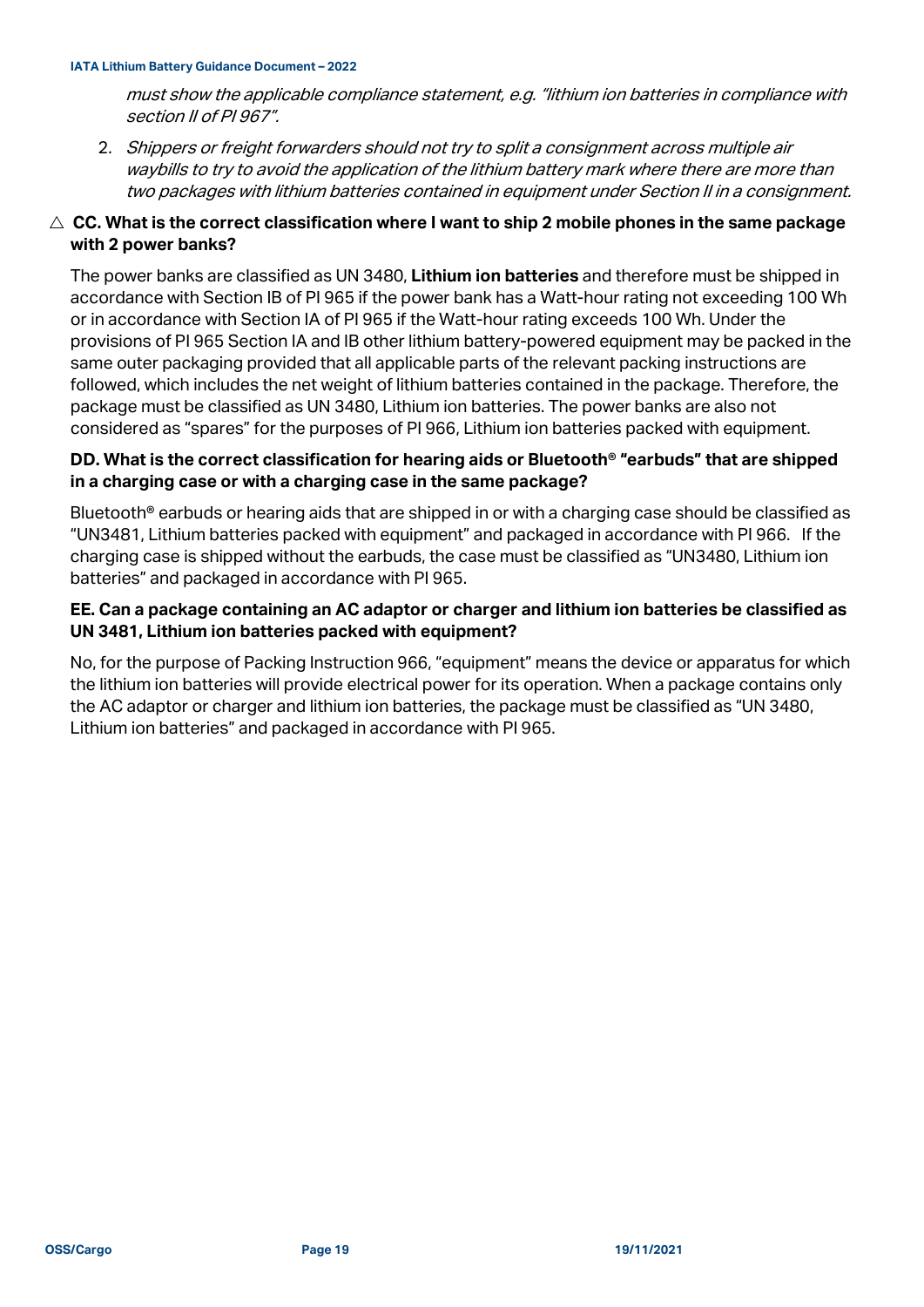#### **Part 3 – Questions Related to Design Type Testing Provisions**

#### **A. Where can I find requirements related to testing of battery design types?**

The UN Manual of Tests and Criteria sets out specific tests that must be conducted on each lithium cell or battery design type. Each test is intended to either simulate a common transportation occurrence such as vibration or changes in altitude or to test the integrity of a cell or battery. You may obtain a copy of these testing requirements via the following website: [http://www.unece.org/trans/danger/publi/manual/manual\\_e.html](http://www.unece.org/trans/danger/publi/manual/manual_e.html)

#### **B. What constitutes a design change requiring renewed design type testing?**

The following provisions are taken from the 7<sup>th</sup> revised edition of the UN Manual of Tests and Criteria, paragraph 38.3.2.2.

A cell or battery that differs from a tested design by:

- (a) For primary cells and batteries, a change of more than 0.1 g or 20% by mass, whichever is greater, to the cathode, to the anode, or to the electrolyte;
- (b) For rechargeable cells and batteries, a change in Watt-hours of more than 20% or an increase in voltage of more than 20%; or
- (c) A change that would materially affect the test results.

shall be considered a new type and shall be subjected to the required tests.

Note: the type of change that might be considered to differ from a tested type, such that it might lead to a failure of any of the test results, may include, but is not limited to:

- (a) A change in the material of the anode, the cathode, the separator or the electrolyte;
- (b) A change of protective devices, including the hardware and software;
- (c) A change of safety design in cells or batteries, such as a venting valve;
- (d) A change in the number of component cells;
- (e) A change in connection mode of component cells;
- (f) For batteries which are to be tested according to T.4 with a peak acceleration less than 150  $q_p$ , a change in the mass which could adversely impact the result of the T.4 test and lead to a failure.

In the event that a cell or battery type does not meet one or more of the test requirements, steps shall be taken to correct the deficiency or deficiencies that caused the failure before such a cell or battery type is retested.

#### **C. Which edition of the UN Manual of Tests and Criteria must be used when testing new lithium cell or battery designs**

If a newly produced lithium cell or battery design is being tested for the first time, then the edition of the UN Manual of Tests and Criteria in effect at the time that the cell or battery designs are first tested must be used. For example, a new lithium ion battery design is produced for the first time in March 2022. This battery must be tested in accordance with the provisions of the  $7<sup>th</sup>$  revised edition of the UN *Manual of Tests and Criteria* as this is the edition in effect, see Note under DGR 1.1.1 (1.1 of the LBSR).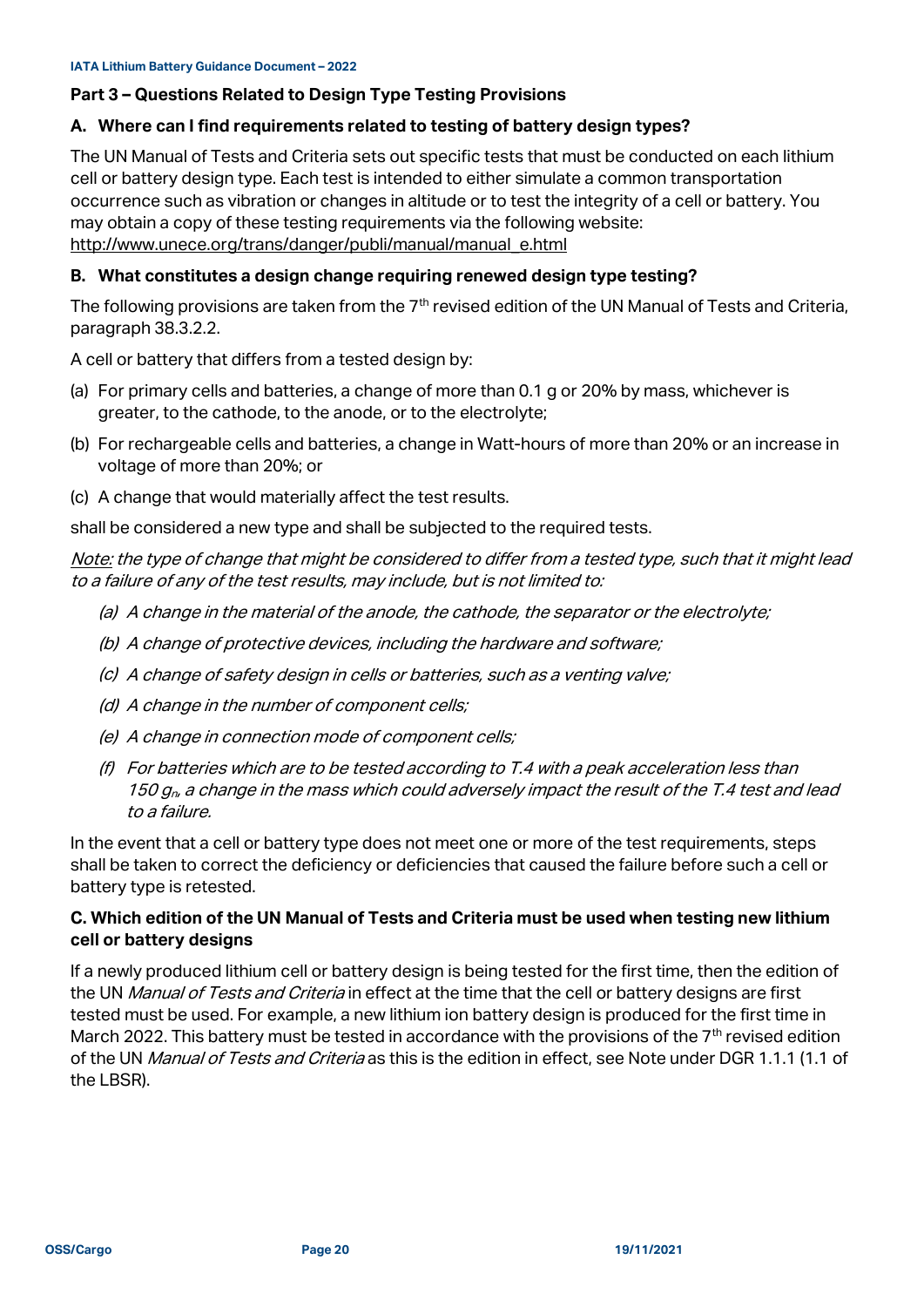#### <span id="page-20-0"></span>**Part 4 - Questions Related to the Lithium Battery Test Summary<sup>1</sup>**

#### **A. Does the test summary apply to equipment containing lithium cells or batteries?**

Yes, the test summary applies to all lithium cells and batteries, including button cells, irrespective of whether they are shipped alone or contained in equipment.

#### **B. Can multiple batteries/manufacturers/products be listed on one report?**

Yes, it is acceptable to have a single document that addresses multiple batteries / manufacturers / products, provided all required information is stated. For example, a tablet manufacturer may purchase lithium ion batteries from three different battery manufacturers. The test summary for the product will therefore list batteries and all related information (e.g. Watt-hours, test labs) from the three battery manufacturers without naming the manufacturer due to confidentiality issues.

#### **C. Is it acceptable to list the various test houses, tests and range of revisions tested to for the UN 38.3 revision and amendments?**

Yes, it is acceptable to have multiple test houses and their addresses, email information, etc. listed provided all required information is stated. The test house is not required to be aligned to a specific battery or product on the test summary when the test summary covers multiple batteries/products. It is required to have the test report number and date of test for each cell/battery/product listed on the test summary.

#### **D. What is meant by physical description of cell or battery?**

A physical description is intended to provide a check for the person requesting the test summary to know that it applies to the cell/battery/product covered by the test summary, i.e. if a cellular phone is the product being shipped, the invoice description or marketing name of the product as the physical description could be used on the test summary.

#### **E. What does availability of report mean: "When requested?"**

The test summary must be made available upon request. Any individual or entity in the supply chain may request the test summary, e.g. regulator, consumer, or transport provider.

#### **F. Can the test summary provider require a requestor to obtain the document from a website?**

Yes, it is acceptable for the provider to require the requestor to obtain a document electronically from a provider's website. The provider must ensure that the cell/battery/product has appropriate identifiers to align to the test summary.

#### **G. If a manufacturer considers their suppliers, test house and battery data confidential and competitive information, how would test summary compliance be achieved?**

All 10 data elements and listed subsets of information are required to be on the test summary. As indicated above, the test house information may be listed to cover a range of products.

#### **H. If a test summary is requested by a dangerous goods enforcement agency, how quickly must the test summary be made available? For example, would a manufacturer be expected to immediately produce a test summary or provide it within a certain amount of time (e.g. 72 hours)**

Due to the large volume of lithium batteries and lithium battery powered products that are shipped daily, manufacturers and distributors should not be expected to immediately provide a test summary for every product they ship. Manufacturers and distributors should be provided a reasonable amount of time to provide the required test summary.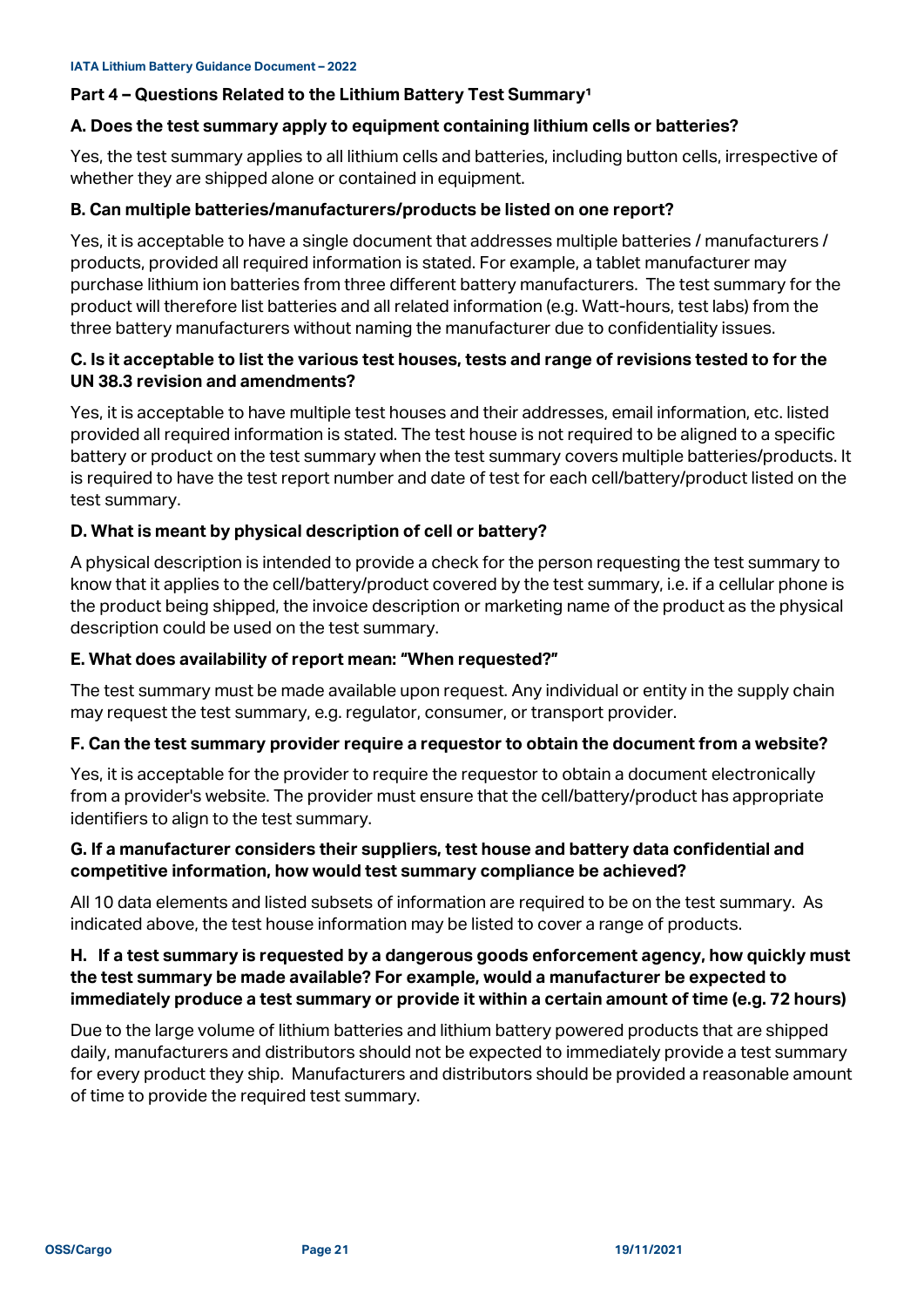#### **I. Would manufacturers and distributors of battery powered vehicles (UN3171) and hybrid vehicles containing a lithium battery (UN3166) be expected to provide a test summary?**

Yes. The test summary requirement applies to manufacturers and distributors of lithium cells and batteries. Therefore, a test summary must be made available for lithium battery-powered vehicles and other vehicles containing lithium batteries.

#### **J. Is there a mandated format for the test summary that manufacturers and distributors must follow?**

No. Manufacturers and distributors may compile the information required in the test summary using any format. Below are 3 examples of a test summary: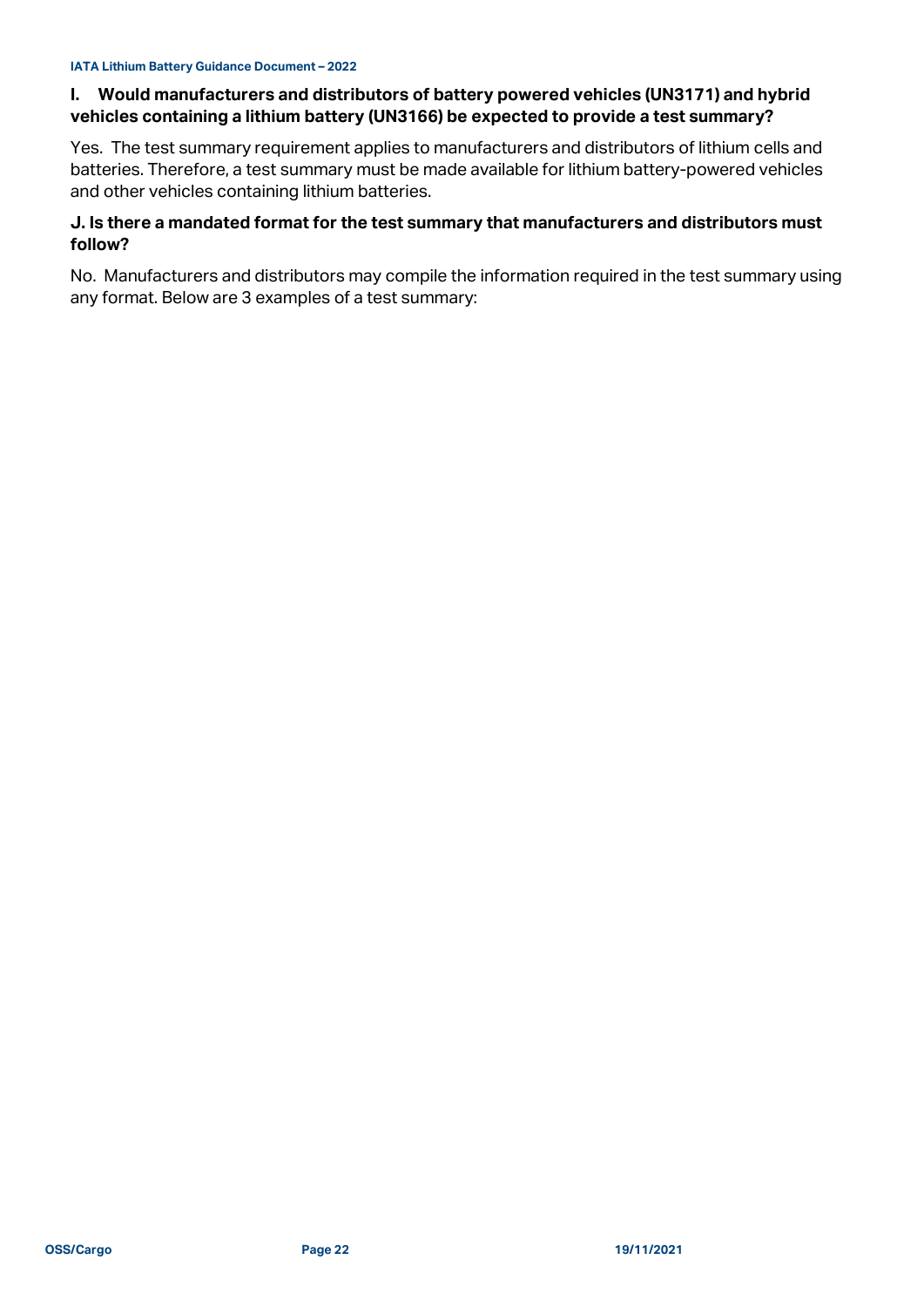#### **Example 1 of a Lithium Ion Battery Test Summary**

LITHIUM CELLS OR BATTERIES TEST SUMMARY IN ACCORDANCE WITH SUB-SECTION 38.3 OF UN MANUAL OF TESTS AND CRITERIA

**Revision Date:** March 27, 2017 **Revision Number:** 001 Product Manufacturer: Beta Bell Phone Company

123 Beta Bell Lane Bellweather, Arizona 99999

Telephone: 800-999-4545 Email: betabell@gmail.com Web: www.betabell.com

Beta Bell's product lithium ion cells and batteries have been successfully tested and comply with the UN Model Regulations, Manual of Test and Criteria, Part III, subsection 38.3.

|          | <b>PERFORMED TESTS</b> | <b>RESULTS</b>                |      |
|----------|------------------------|-------------------------------|------|
| 38.3.4.1 | T1                     | Altitude Simulation           | Pass |
| 38.3.4.2 | T2                     | <b>Thermal Test</b>           | Pass |
| 38.3.4.3 | T3                     | Vibration                     | Pass |
| 38.3.4.4 | Τ4                     | Shock                         | Pass |
| 38.3.4.5 | T5                     | <b>External Short Circuit</b> | Pass |
| 38.3.4.6 | T6                     | Impact / Crush                | Pass |
| 38.3.4.7 | T7                     | Overcharge                    | Pass |
| 38.3.4.8 | T8                     | <b>Forced Discharge</b>       | Pass |

The UN38.3 tests were performed by one of the following test houses and were tested to UN Manual Test and Criteria Revision 3 Amendment 1 or subsequent revisions or amendments.

| <b>Test House A</b>     | Test House C            |
|-------------------------|-------------------------|
| 123 Alpha Street        | 123 Chi Street          |
| Shanghai China          | Shanghai China          |
| E: testhousea@gmail.com | E: testhouseC@gmail.com |
| T: 086-0310-04566       | T: 086-0310-04588       |
| U: www.testhousea.com   | U: www.testhousec.com   |
|                         |                         |
| <b>Test House B</b>     | Test House D            |
| 123 Beta Street         | 123 Delta Street        |
| Shanghai China          | Shanghai China          |
| E: testhouseb@gmail.com | E: testhoused@gmail.com |
| T: 086-0310-04577       | T: 086-0310-04599       |
| U. www.testhouseb.com   | U: www.testhoused.com   |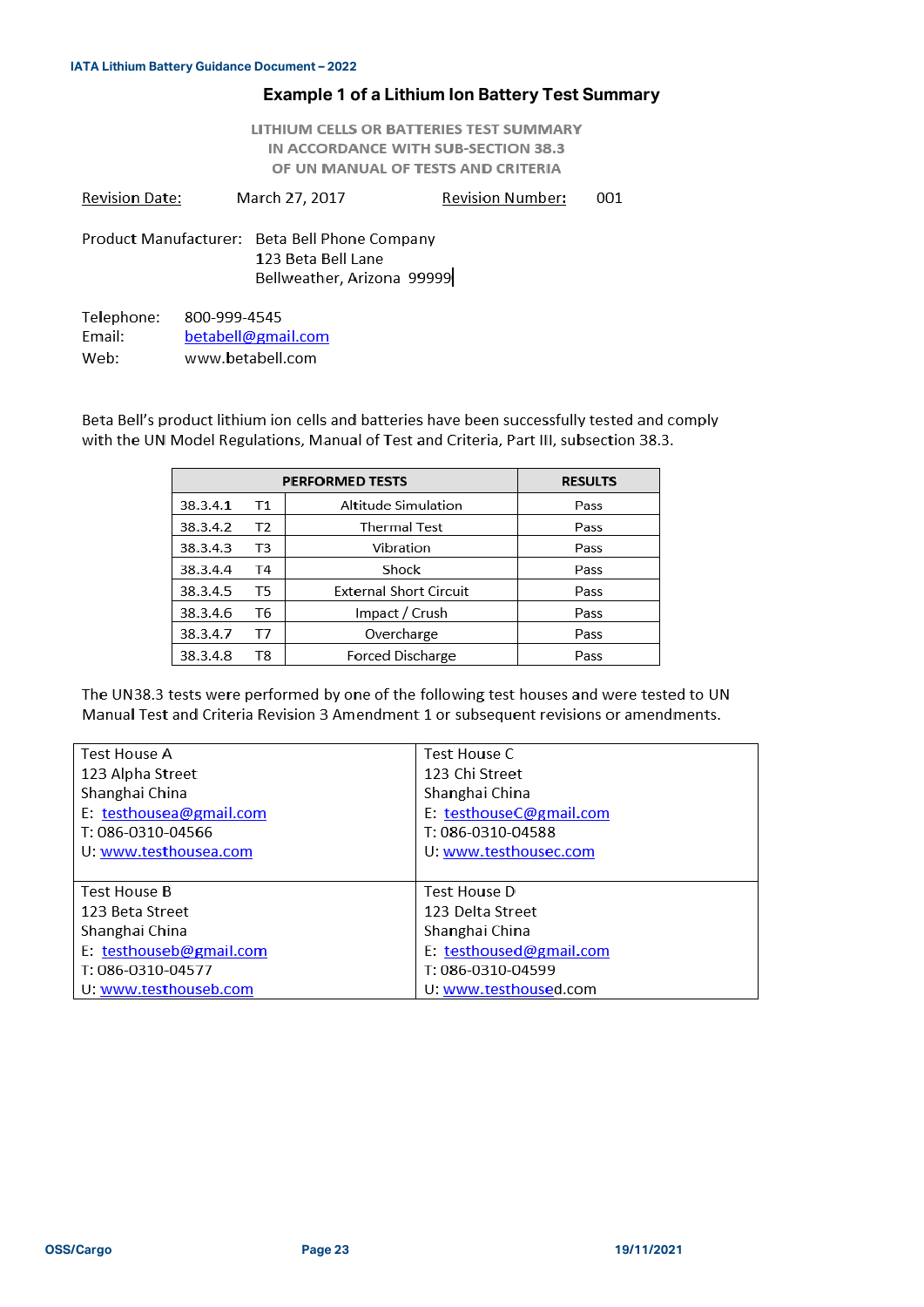## LITHIUM CELLS OR BATTERIES TEST SUMMARY IN ACCORDANCE WITH SUB-SECTION 38.3 OF UN MANUAL OF TESTS AND CRITERIA

## **Product Test Information**

| Model<br>numbers | <b>Physical Description</b>          | Battery<br>weight (kg)<br>Mass | Wh rating | Test report<br>number                             | Test report<br>date                                  |
|------------------|--------------------------------------|--------------------------------|-----------|---------------------------------------------------|------------------------------------------------------|
| BB12389          | Li ion polymer Cell<br>phone Alpha A | 0.035                          | 6.25      | RTS123,<br>NMD456PO98<br>N4569-2<br><b>BN890A</b> | 03.02.2010<br>03.07.2010<br>03.10.2010<br>03.15.2010 |
| BB12450          | Li ion polymer Cell<br>Phone Beta B  | 0.090                          | 6.76      | TYh765-KL-09<br>567-908HGT                        | 08.09.2012<br>09.01.2012                             |
| <b>BB67896</b>   | Li ion polymer Cell<br>phone Chi C   | 0.026                          | 5.25      | 89065RT-90<br>NHI-kl09                            | 07.07.2010<br>07.04.2010                             |
| etc              |                                      |                                |           |                                                   |                                                      |
| etc              |                                      |                                |           |                                                   |                                                      |
| etc              |                                      |                                |           |                                                   |                                                      |
| etc              |                                      |                                |           |                                                   |                                                      |
| etc              |                                      |                                |           |                                                   |                                                      |
| etc              |                                      |                                |           |                                                   |                                                      |

#### **Signature**

Name, Title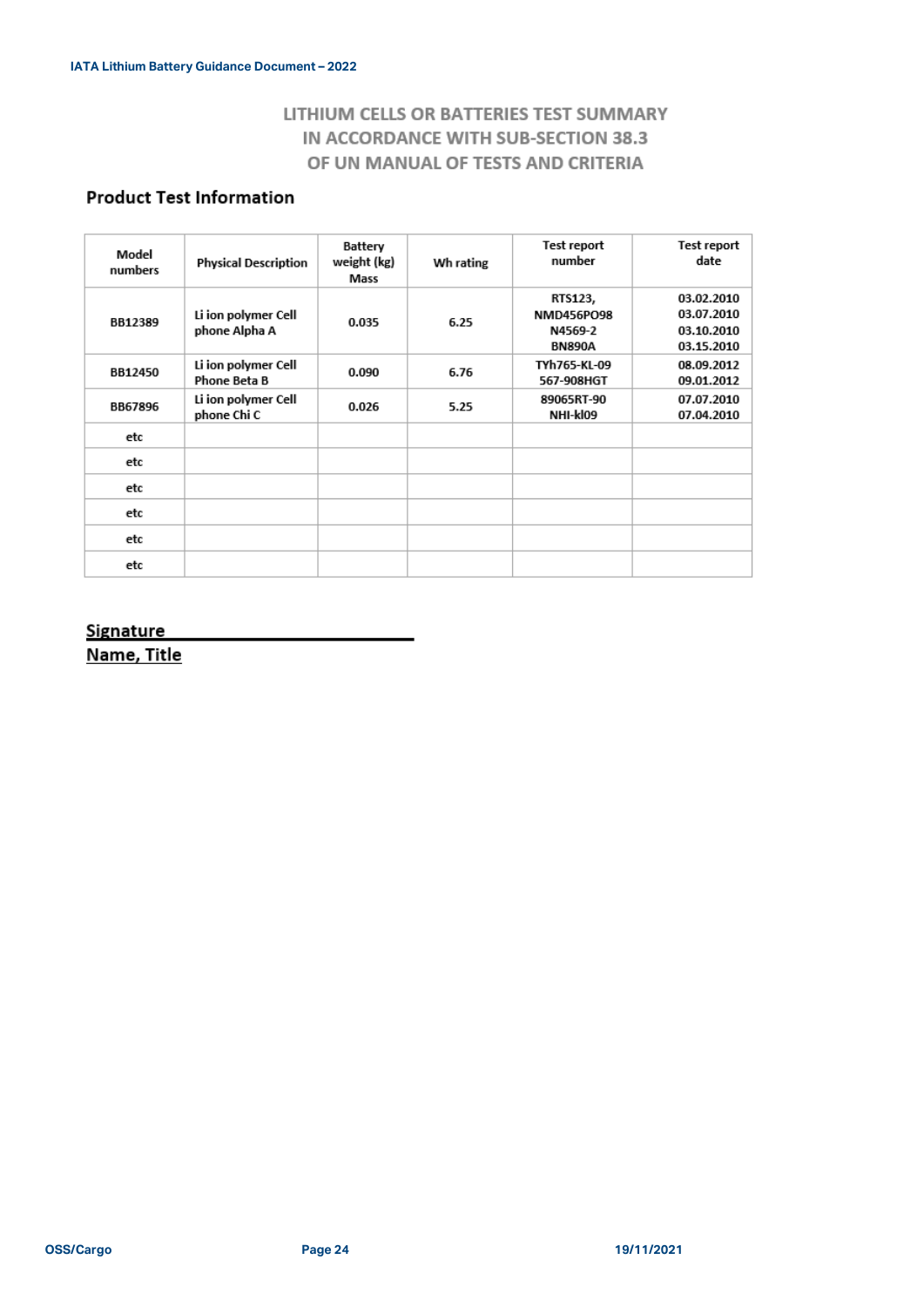## **Example 2 of a Lithium Ion Battery Test Summary**

|                | <b>UN38.3 Lithium Battery Test Summary for GreenTech</b><br>Tablet Model No. T54321                                                   |  |  |
|----------------|---------------------------------------------------------------------------------------------------------------------------------------|--|--|
| 1              | <b>Battery Manufacturer</b>                                                                                                           |  |  |
|                | Confidential and Proprietary GreenTech Information                                                                                    |  |  |
| $\overline{2}$ | <b>Product Manufacturer</b>                                                                                                           |  |  |
|                | GreenTech<br>123 Main Street<br>Annapolis, MD 21012<br>888.111.2345<br>contact@greentech.com; www1.greentech.com                      |  |  |
| 3              | <b>UN38.3 Test Lab</b>                                                                                                                |  |  |
|                | Bob's Battery Test Lab<br>1600 Pennsylvania Avenue<br>Smithfield, VA 12345<br>Phone: 211.789.2345<br>bob@testlab.org; www.testlab.org |  |  |
| 4              | <b>Test Report Number</b>                                                                                                             |  |  |
|                | Liion621345                                                                                                                           |  |  |
| 5              | <b>Date of Test Report</b>                                                                                                            |  |  |
|                | April 1, 2017                                                                                                                         |  |  |
| 6              | <b>Description of Cell or Battery</b>                                                                                                 |  |  |
|                | 7.4 V, 1800 mAh, 13.32 Wh<br>Li ion battery, Model No. P1789<br>Small, rectangular plastic case, 100 grams                            |  |  |
| $\overline{7}$ | <b>UN38.3 Tests Performed and Successfully Passed</b>                                                                                 |  |  |
|                | T.1, T.2, T.3, T.4, T.5, and T.7. (Note that T.6 and T.8 are not applicable to<br>batteries.)                                         |  |  |
| 8              | <b>Assembled Battery Testing Requirements</b>                                                                                         |  |  |
|                | Not Applicable                                                                                                                        |  |  |
| 9              | <b>Edition of UN Manual of Tests and Criteria Used</b>                                                                                |  |  |
|                | <b>Sixth Revised Edition</b>                                                                                                          |  |  |
| 10             | <b>Name and Title of Signatory</b>                                                                                                    |  |  |
|                | Jason <del>A</del> lexander                                                                                                           |  |  |
|                | Jason Alexander                                                                                                                       |  |  |
|                | <b>GreenTech Staff Engineer</b>                                                                                                       |  |  |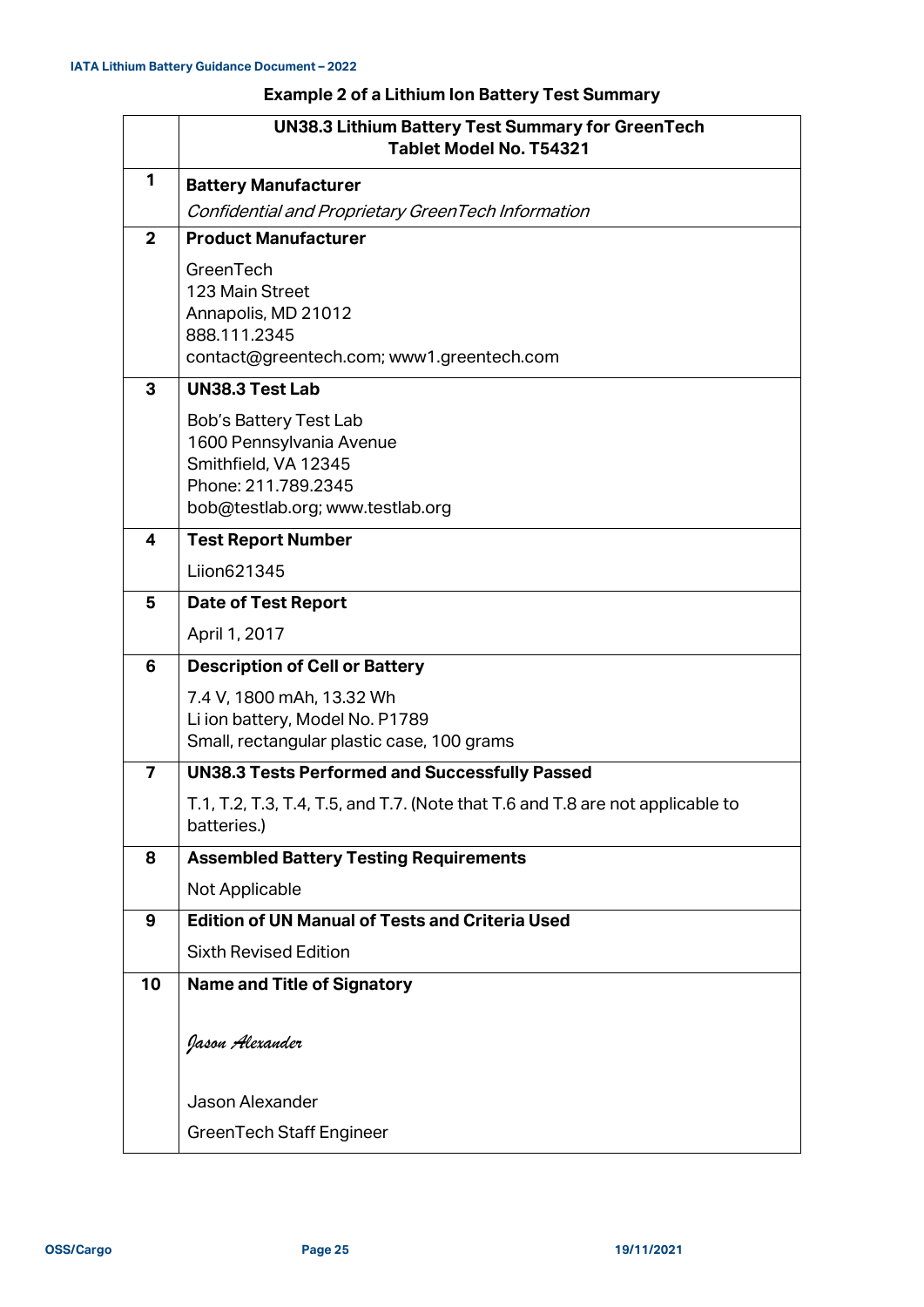#### **Example 3 of a Lithium Metal Cell Test Summary**

#### LITHIUM CELLS OR BATTERIES TEST SUMMARY IN ACCORDANCE WITH SUB-SECTION 38.3 OF MANUAL OF TESTS AND CRITERIA

| <b>BATTERY TRANSPORTION INFORMATION</b>                                                                                                                                                                                                                                 |                                                                                                                                                                                                                                                                                                                                                       |                                                                                                                                                                        |                                                                                                               |             |
|-------------------------------------------------------------------------------------------------------------------------------------------------------------------------------------------------------------------------------------------------------------------------|-------------------------------------------------------------------------------------------------------------------------------------------------------------------------------------------------------------------------------------------------------------------------------------------------------------------------------------------------------|------------------------------------------------------------------------------------------------------------------------------------------------------------------------|---------------------------------------------------------------------------------------------------------------|-------------|
| Name of cell, battery or product manufacturer, as applicable:<br><b>Item Number</b><br>4A23123<br><b>Item Name</b><br><b>Battery Alpha Prime</b><br>Lithium Metal Battery (Primary)<br>Item Description :                                                               | Cell, battery or product manufacturer's contact information to<br>include address, phone number, email address and website for<br>more information:<br>Manufacturer XY7<br>3480 Lithium cells Rd<br>Lithiumionville, CA 98765<br><b>United States</b><br>$(+1-987)$ 987-6543<br>email@xyz.com                                                         |                                                                                                                                                                        |                                                                                                               |             |
| Name of the test laboratory to include address, phone number,<br>email address and website for more information:<br><b>Test Lab A</b>                                                                                                                                   | A unique test report identification<br>number:<br>ABC12345                                                                                                                                                                                                                                                                                            |                                                                                                                                                                        | Date of the test report:<br>03-Apr-2013                                                                       |             |
| 1919 Alpha St<br>Testcity, IA 55555<br><b>USA</b><br>(+1-333) 555-1122<br>email@testlab.com                                                                                                                                                                             |                                                                                                                                                                                                                                                                                                                                                       | List of tests conducted and results (i.e., pass/fail):<br>Test T.1: Altitude Simulation<br>Pass<br>Pass<br>Test T.2: Thermal Test<br>Pass<br>÷.<br>Test T.3: Vibration |                                                                                                               |             |
| Description of cell or battery to include at a minimum: Lithium ion or<br>Lithium metal cell or battery; Mass; Watt-hour rating, or lithium<br>content; Physical description of the cell/battery; and Model numbers:<br>Battery used in consumer power tools            | Pass<br>Test T.4: Shock<br>Test T.5: External short circuit<br>Pass<br>÷.<br>Pass<br>Test T.6: Impact/Crush<br>Not applicable<br>Test T.7: Overcharge<br>Pass<br>Test T.8: Forced discharge                                                                                                                                                           |                                                                                                                                                                        |                                                                                                               |             |
| Cell/battery Type<br>: Lithium metal<br>Cell or Battery<br>: Cell<br>LC or W/h rating<br>: LC (g): $>0.3$ <= 1<br>Cell or Battery Weight : 12.00 Grams                                                                                                                  | Testing additional comments:                                                                                                                                                                                                                                                                                                                          |                                                                                                                                                                        |                                                                                                               |             |
| Reference to assembled battery testing<br>Reference to the revised edition of the Manual<br>requirements, if applicable (i.e., 38.3.3(f)<br>of Tests and Criteria used and to<br>and 38.3.3;(g)):<br>amendments thereto, if any:<br>Not applicable<br><b>Revision 5</b> |                                                                                                                                                                                                                                                                                                                                                       |                                                                                                                                                                        | For air transport only:<br>Does the cell or battery comply with the 30%<br>State of Charge?<br>Not Applicable |             |
|                                                                                                                                                                                                                                                                         | PRODUCT CLASSIFICATION FOR TRANSPORT (According to UN - DGP)                                                                                                                                                                                                                                                                                          |                                                                                                                                                                        |                                                                                                               |             |
| <b>UN Classification:</b><br>Proper Shipping Name:                                                                                                                                                                                                                      |                                                                                                                                                                                                                                                                                                                                                       |                                                                                                                                                                        |                                                                                                               |             |
| <b>UN 3090</b>                                                                                                                                                                                                                                                          | <b>Lithium metal batteries</b>                                                                                                                                                                                                                                                                                                                        |                                                                                                                                                                        |                                                                                                               |             |
| Signature with name and title of signatory as an indication of the<br>validity of information provided:<br>Wayne Purple<br><b>Testing Manager</b>                                                                                                                       | This document remains valid as long as no changes, modifications, or<br>additions are made to the model(s) described in this document, after<br>being transported from a Manufacturer XYZ facility.<br>The model(s) has (have) been classified according to the applicable<br>transport regulations and the UN Manual of Tests and Criteria as of the |                                                                                                                                                                        |                                                                                                               |             |
| Date document was generated:                                                                                                                                                                                                                                            |                                                                                                                                                                                                                                                                                                                                                       | date of the certification. The model(s) must be packaged, labeled, and<br>documented according to country and other international regulations for                      |                                                                                                               |             |
| 04-Mar-2017 11:49 am<br>transportation.                                                                                                                                                                                                                                 |                                                                                                                                                                                                                                                                                                                                                       |                                                                                                                                                                        |                                                                                                               | Page 1 of 1 |

**¹** Information in Part 4 kindly provided by PRBA – The Rechargeable Battery Association, RECHARGE the Advanced Rechargeable & Lithium Batteries Association and the Medical Device Battery Transport Council